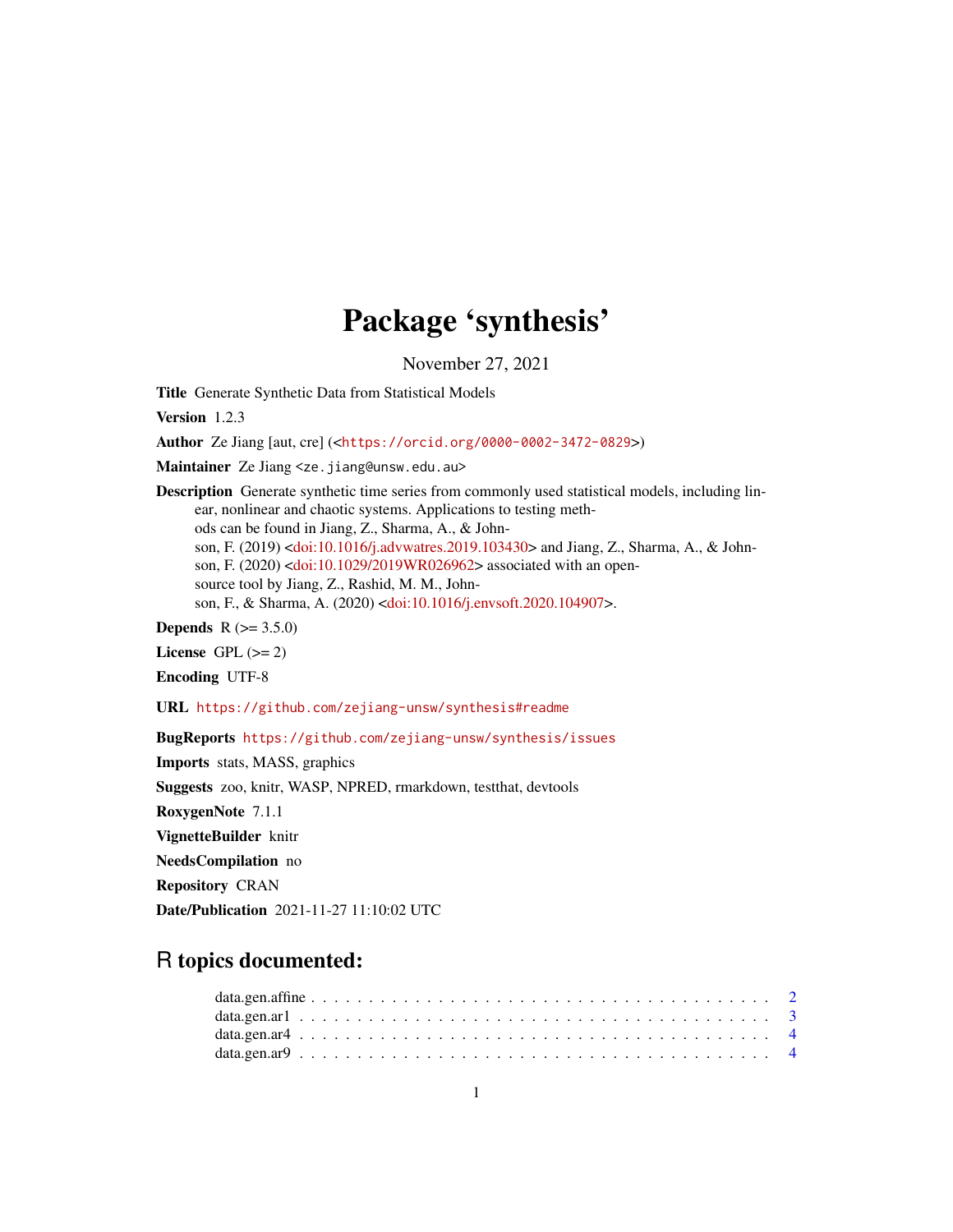<span id="page-1-0"></span>

|       | -6 |
|-------|----|
|       |    |
|       |    |
|       |    |
|       |    |
|       |    |
|       |    |
|       |    |
|       |    |
|       |    |
|       |    |
|       |    |
|       |    |
|       |    |
|       |    |
|       |    |
|       |    |
|       |    |
|       |    |
|       |    |
|       |    |
|       |    |
|       |    |
|       |    |
|       |    |
| Index | 30 |

data.gen.affine *Generate an affine error model.*

# Description

Generate an affine error model.

# Usage

data.gen.affine(nobs,  $a = 0$ ,  $b = 1$ , ndim = 3, mu = 0, sd = 1)

| nobs | The data length to be generated.                   |
|------|----------------------------------------------------|
| a    | intercept                                          |
| b    | slope                                              |
| ndim | The number of potential predictors (default is 9). |
| mu   | mean of error term                                 |
| sd   | standard deviation of error term                   |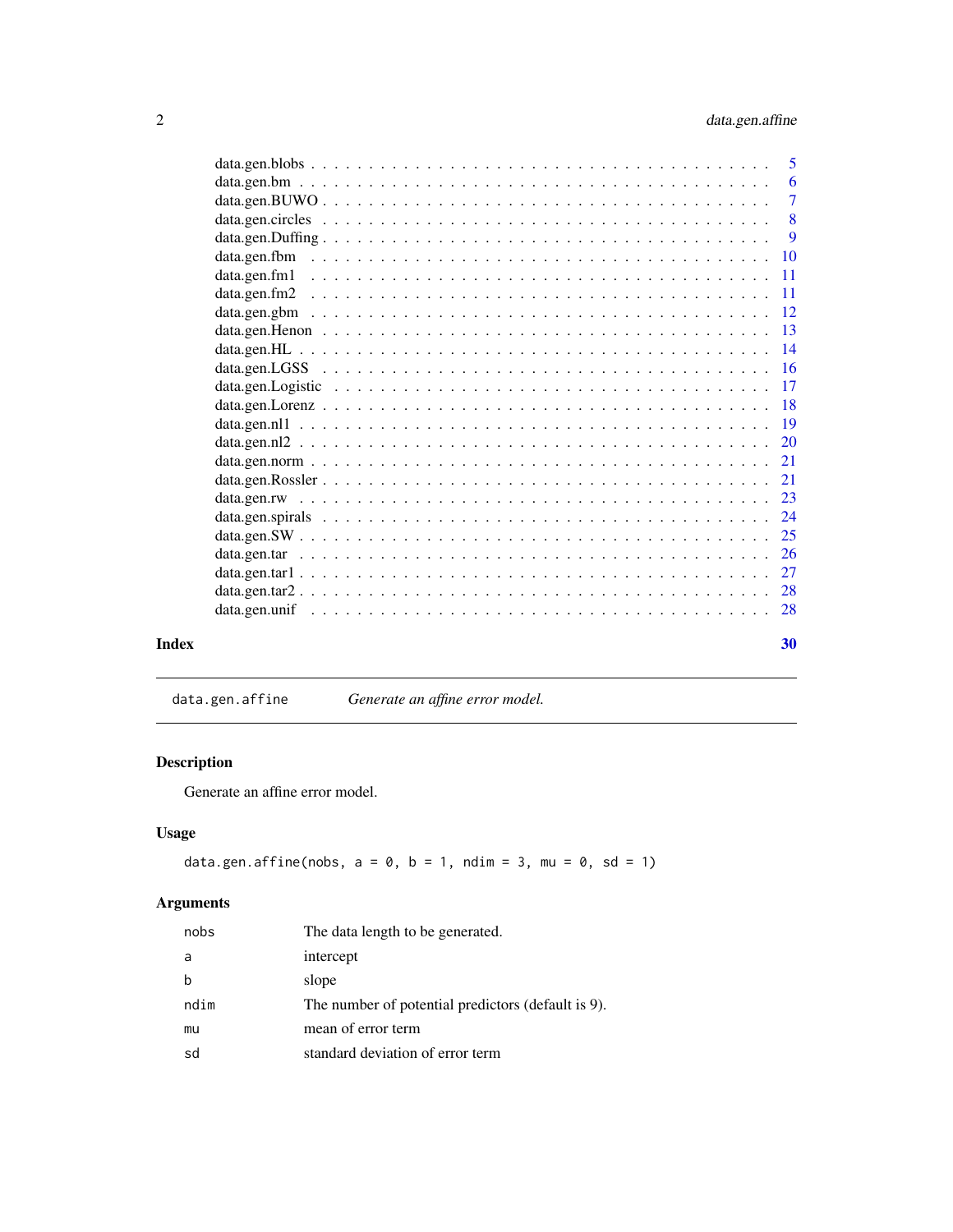# <span id="page-2-0"></span>data.gen.ar1 3

#### Value

A list of 2 elements: a vector of response (x), and a matrix of potential predictors (dp) with each column containing one potential predictor.

# References

McColl, K. A., Vogelzang, J., Konings, A. G., Entekhabi, D., Piles, M., & Stoffelen, A. (2014). Extended triple collocation: Estimating errors and correlation coefficients with respect to an unknown target. Geophysical Research Letters, 41(17), 6229-6236. doi:10.1002/2014gl061322

#### Examples

```
# Affine error model from paper with 3 dummy variables
data.affine<-data.gen.affine(500)
plot.ts(cbind(data.affine$x,data.affine$dp))
```
data.gen.ar1 *Generate predictor and response data from AR1 model.*

#### Description

Generate predictor and response data from AR1 model.

#### Usage

data.gen.ar1(nobs, ndim = 9)

#### Arguments

| nobs | The data length to be generated.                   |
|------|----------------------------------------------------|
| ndim | The number of potential predictors (default is 9). |

#### Value

A list of 2 elements: a vector of response (x), and a matrix of potential predictors (dp) with each column containing one potential predictor.

```
# AR1 model from paper with 9 dummy variables
data.ar1<-data.gen.ar1(500)
plot.ts(cbind(data.ar1$x,data.ar1$dp))
# Predictor Identifier
```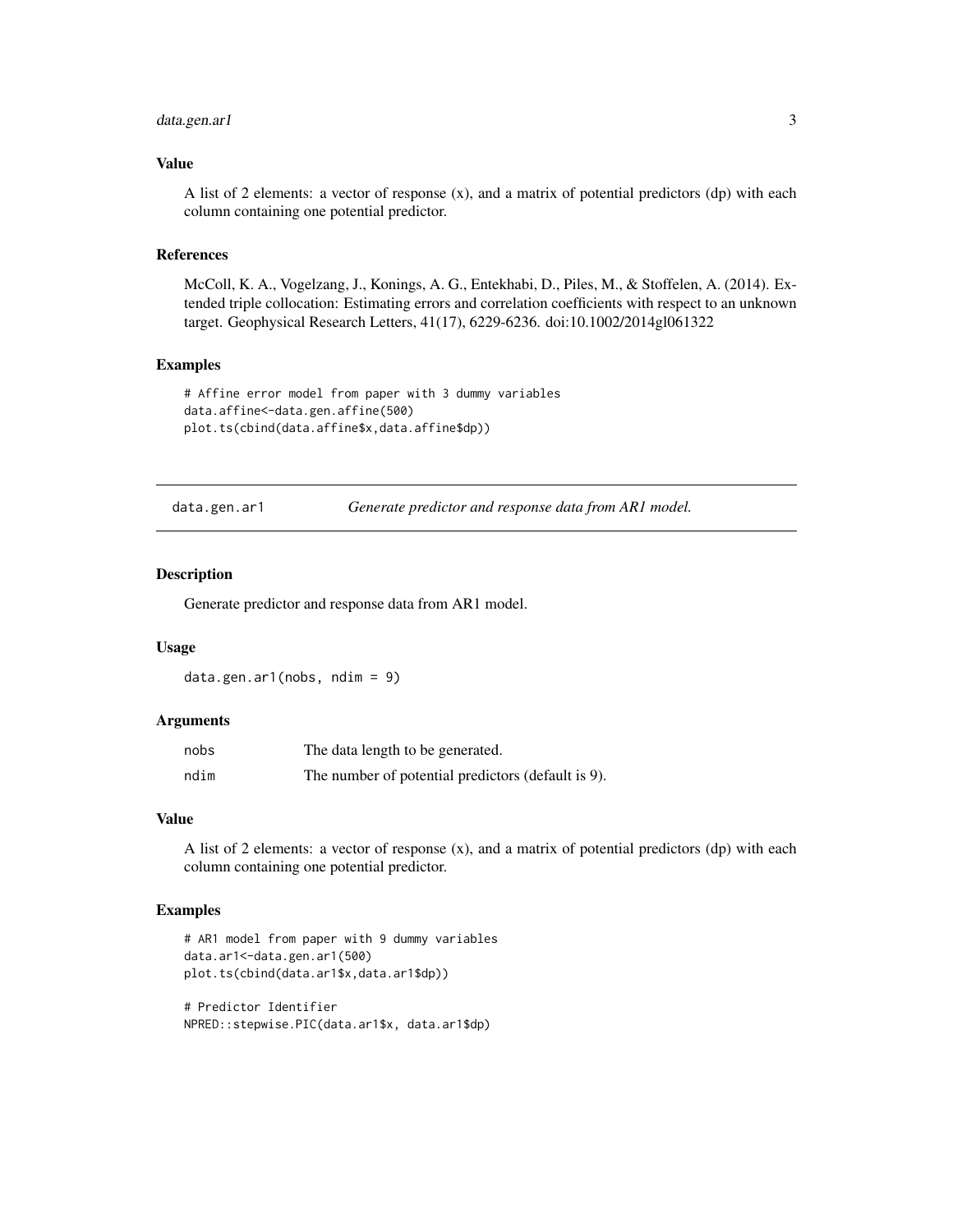<span id="page-3-0"></span>

Generate predictor and response data from AR4 model.

# Usage

```
data.gen.ar4(nobs, ndim = 9)
```
# Arguments

| nobs | The data length to be generated.                   |
|------|----------------------------------------------------|
| ndim | The number of potential predictors (default is 9). |

# Value

A list of 2 elements: a vector of response (x), and a matrix of potential predictors (dp) with each column containing one potential predictor.

# Examples

```
# AR4 model from paper with total 9 dimensions
data.ar4<-data.gen.ar4(500)
plot.ts(cbind(data.ar4$x,data.ar4$dp))
```
# Predictor Identifier NPRED::stepwise.PIC(data.ar4\$x, data.ar4\$dp)

data.gen.ar9 *Generate predictor and response data from AR9 model.*

# Description

Generate predictor and response data from AR9 model.

#### Usage

data.gen.ar9(nobs, ndim = 9)

| nobs | The data length to be generated.                   |
|------|----------------------------------------------------|
| ndim | The number of potential predictors (default is 9). |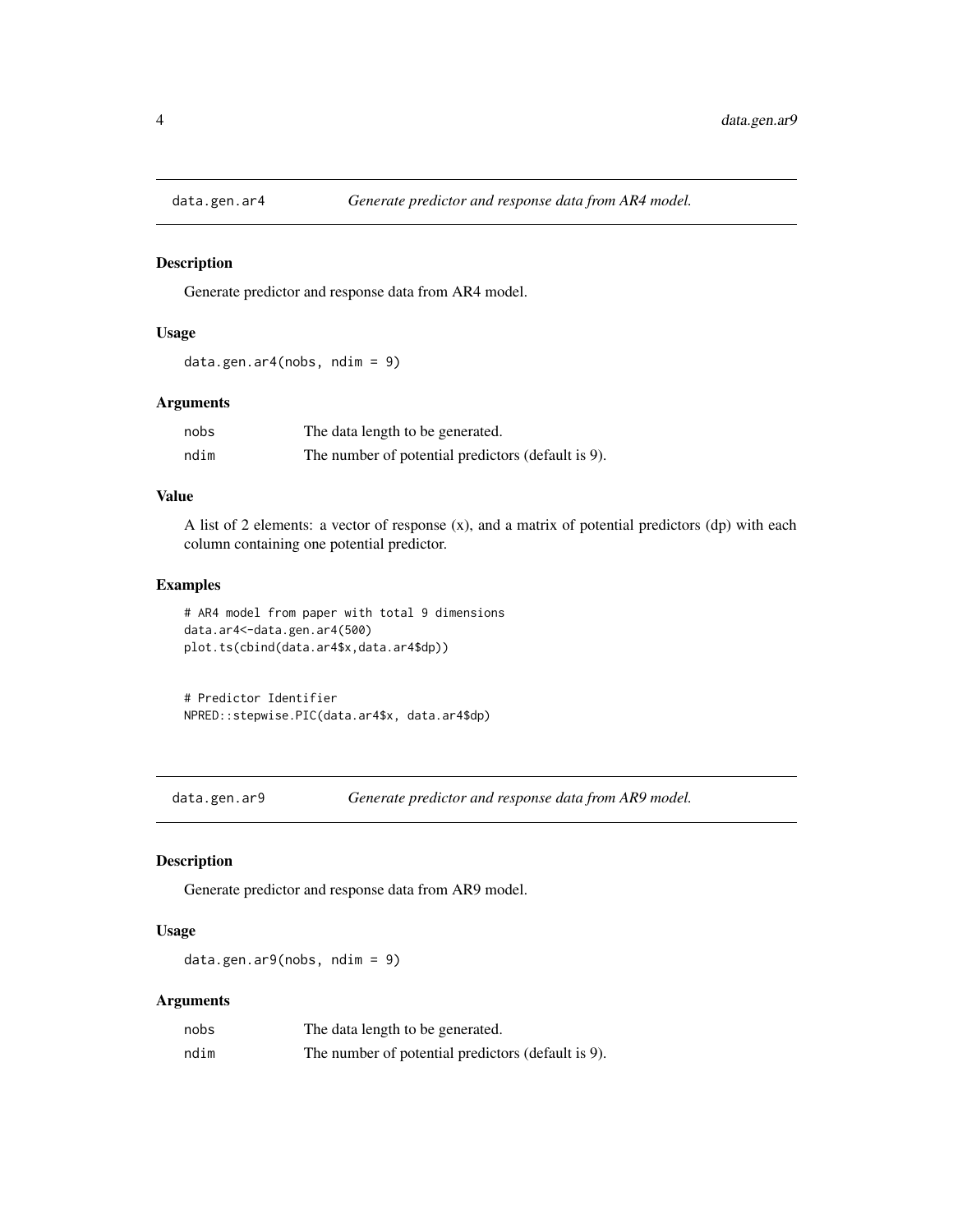# <span id="page-4-0"></span>data.gen.blobs 5

# Value

A list of 2 elements: a vector of response (x), and a matrix of potential predictors (dp) with each column containing one potential predictor.

#### Examples

```
# AR9 model from paper with total 9 dimensions
data.ar9<-data.gen.ar9(500)
plot.ts(cbind(data.ar9$x,data.ar9$dp))
```

```
# Predictor Identifier
NPRED::stepwise.PIC(data.ar9$x, data.ar9$dp)
```
data.gen.blobs *Gaussian Blobs*

# Description

Gaussian Blobs

# Usage

```
data.gen.blobs(
 nobs = 100,
  features = 2,
 centers = 3,
  sd = 1,
 bbox = c(-10, 10),
  do.plot = TRUE
\lambda
```

| nobs     | The data length to be generated.                                                |
|----------|---------------------------------------------------------------------------------|
| features | Features of dataset.                                                            |
| centers  | Either the number of centers, or a matrix of the chosen centers.                |
| sd       | The level of Gaussian noise, default 1.                                         |
| bbox     | The bounding box of the dataset.                                                |
| do.plot  | Logical value. If TRUE (default value), a plot of the generated Blobs is shown. |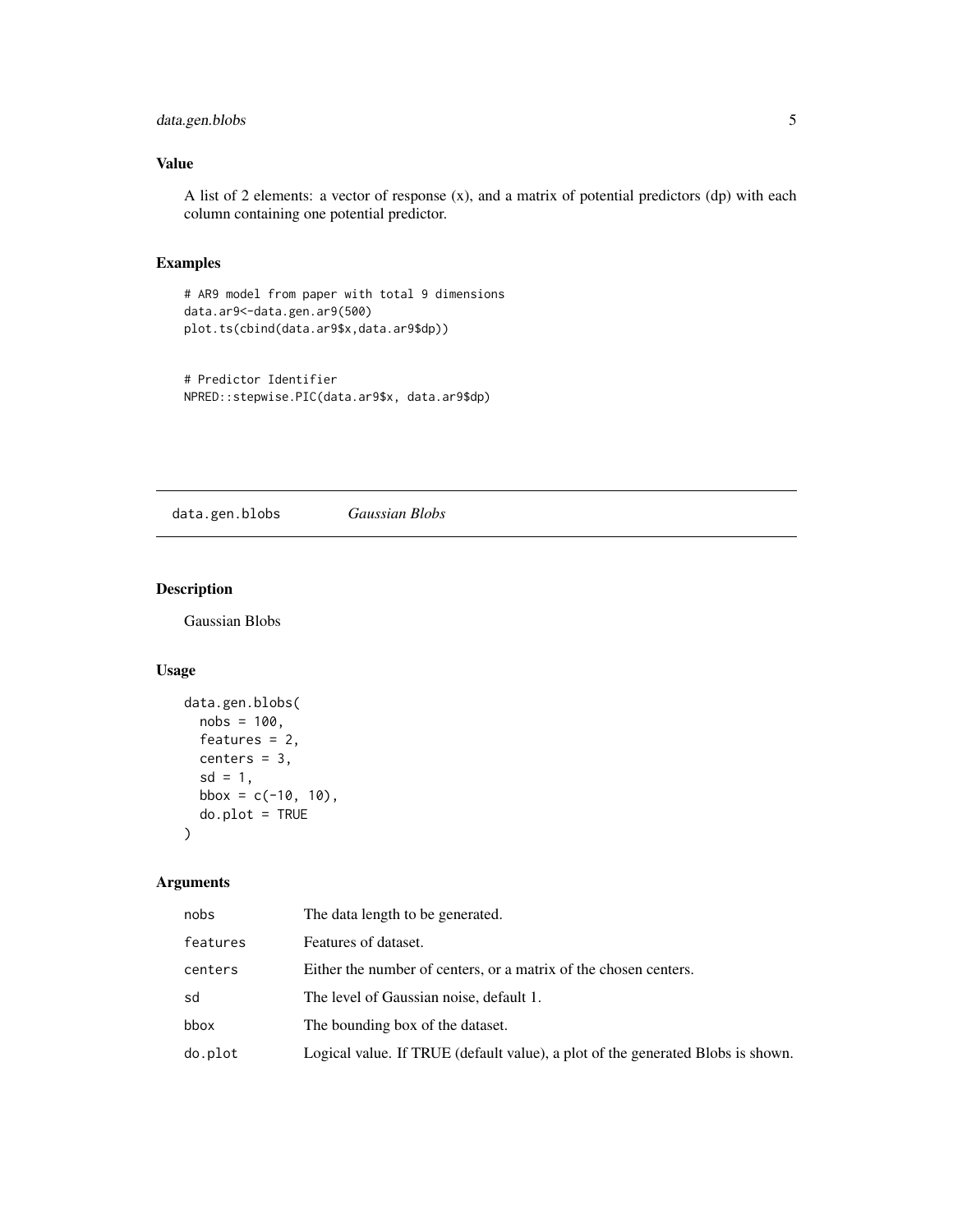# Details

This function generates a matrix of features creating multiclass datasets by allocating each class one or more normally-distributed clusters of points. It can control both centers and standard deviations of each cluster. For example, we want to generate a dataset of weight and height (two features) of 500 people (data length), including three groups, baby, children, and adult. Centers are the average weight and height for each group, assuming both weight and height are normally distributed (i.e. follow Gaussian distribution). The standard deviation (sd) is the sd of the Gaussian distribution while the bounding box (bbox) is the range for each generated cluster center when only the number of centers is given.

# Value

A list of two variables, x and classes.

#### References

Amos Elberg (2018). clusteringdatasets: Datasets useful for testing clustering algorithms. R package version 0.1.1. https://github.com/elbamos/clusteringdatasets

#### Examples

Blobs=data.gen.blobs(nobs=1000, features=2, centers=3, sd=1, bbox=c(-10,10), do.plot=TRUE)

data.gen.bm *Generate a time series of Brownian motion.*

#### Description

This function generates a time series of one dimension Brownian motion.

#### Usage

```
data.gen.bm(
 x0 = 0,
 w0 = 0,
  time = seq(0, by = 0.01, length.out = 101),
  do.plot = TRUE
)
```

| xØ      | the start value of x, with the default value 0                                                    |
|---------|---------------------------------------------------------------------------------------------------|
| wØ      | the start value of w, with the default value 0                                                    |
| time    | the temporal interval at which the system will be generated. Default $seq(0, by=0.01, len=101)$ . |
| do.plot | a logical value. If TRUE (default value), a plot of the generated system is shown.                |

<span id="page-5-0"></span>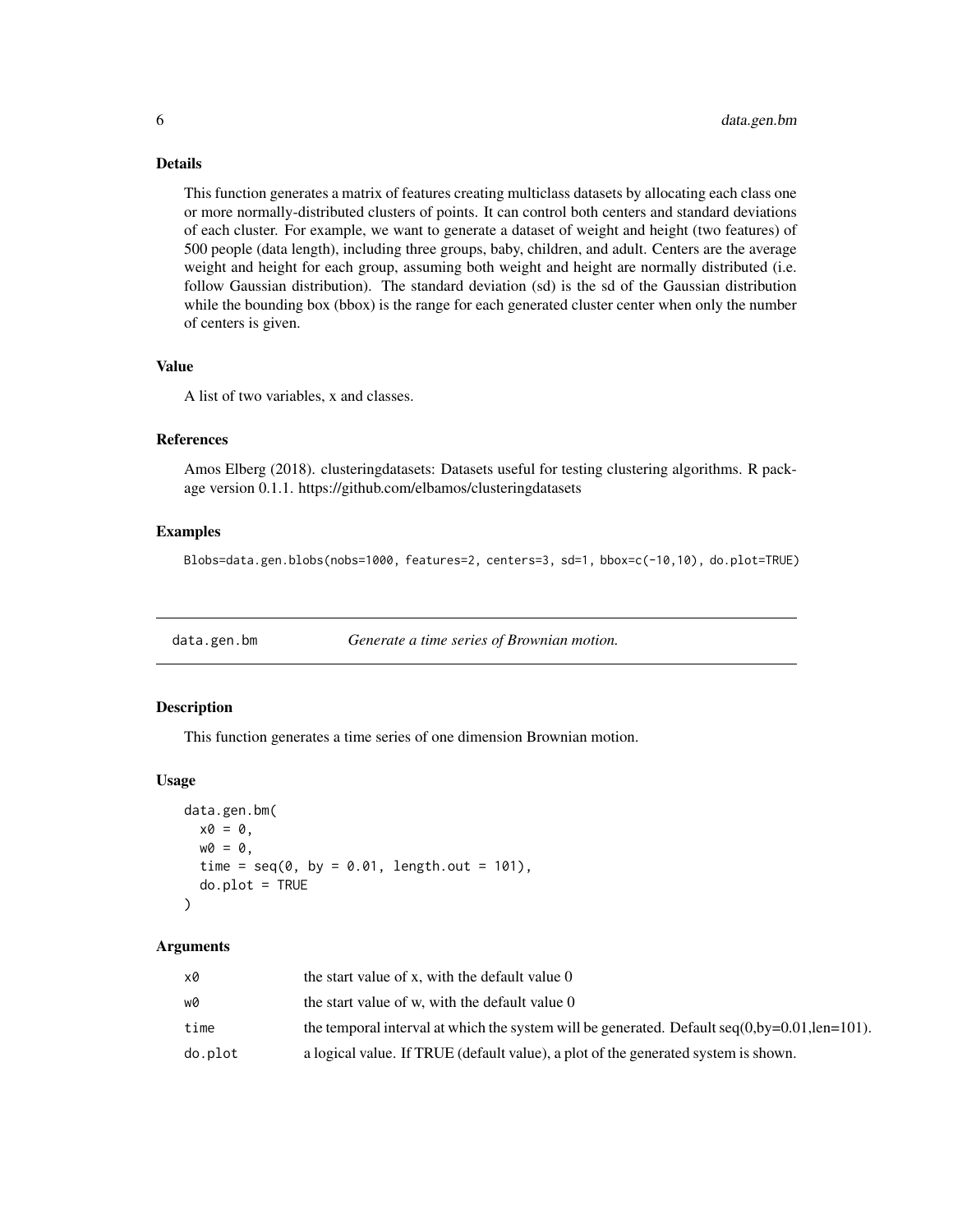# <span id="page-6-0"></span>data.gen.BUWO 7

# References

Yanping Chen, http://cos.name/wp-content/uploads/2008/12/stochastic-differential-equation-withr.pdf

#### Examples

```
set.seed(123)
x \le - data.gen.bm()
```
data.gen.BUWO *Generate build-up and wash-off model for water quality modeling*

#### Description

Generate build-up and wash-off model for water quality modeling

#### Usage

data.gen.BUWO(nobs,  $k = 0.5$ ,  $a = 1$ ,  $m0 = 10$ ,  $q = 0$ )

#### Arguments

| nobs | The data length to be generated.                                           |
|------|----------------------------------------------------------------------------|
| k    | build-up coefficient $(kg * t-1)$                                          |
| a    | wash-off rate constant (m-3)                                               |
| m0   | threshold at which additional mass does not accumulate on the surface (kg) |
| q    | runoff $(m3*t-1)$                                                          |

# Value

A list of 2 elements: a vector of build-up mass (x), and a vector of wash-off mass (y) per unit time.

#### References

Wu, X., Marshall, L., & Sharma, A. (2019). The influence of data transformations in simulating Total Suspended Solids using Bayesian inference. Environmental modelling & software, 121, 104493. doi:https://doi.org/10.1016/j.envsoft.2019.104493

Shaw, S. B., Stedinger, J. R., & Walter, M. T. (2010). Evaluating Urban Pollutant Buildup/Wash-Off Models Using a Madison, Wisconsin Catchment. Journal of Environmental Engineering, 136(2), 194-203. https://doi.org/10.1061/(ASCE)EE.1943-7870.0000142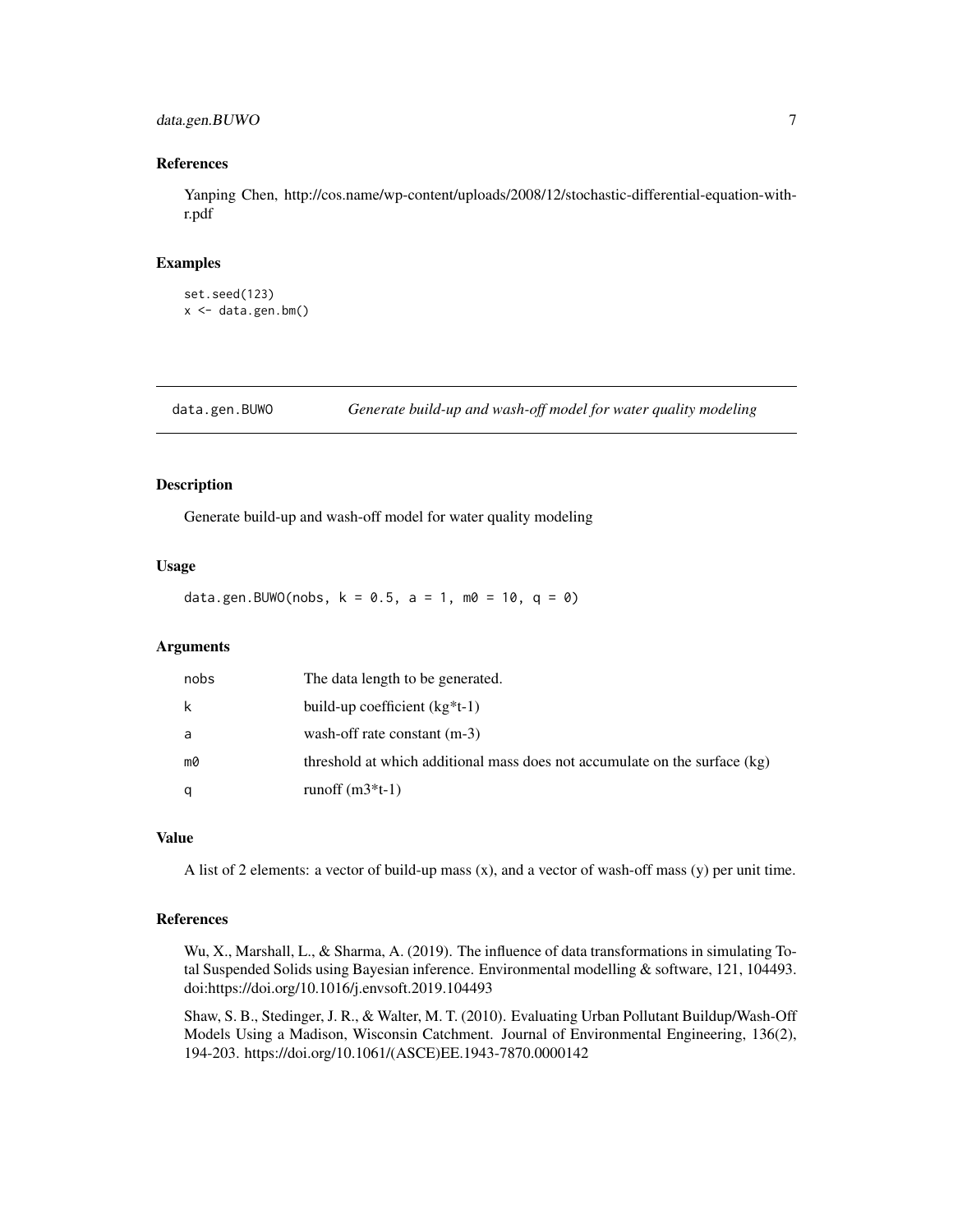# Examples

```
# Build up model
set.seed(101)
sample = 500
#create a gamma shape storm event
q<- seq(0,20, length.out=sample)
p <- pgamma(q, shape=9, rate =2, lower.tail = TRUE)
p <- c(p[1],p[2:sample]-p[1:(sample-1)])
data.tss<-data.gen.BUWO(sample, k=0.5, a=5, m0=10, q=p)
plot.ts(cbind(p, data.tss$x, data.tss$y), ylab=c("Q","Bulid-up","Wash-off"))
```
data.gen.circles *Circles*

# Description

Circles

# Usage

```
data.gen.circles(
  n,
  r_{\text{--}}vec = c(1, 2),
  start = runif(1, -1, 1),
  s,
  do.plot = TRUE
\lambda
```
#### Arguments

| n       | The data length to be generated.                                                  |
|---------|-----------------------------------------------------------------------------------|
| $r$ vec | The radius of circles.                                                            |
| start   | The center of circles.                                                            |
| S       | The level of Gaussian noise, default 0.                                           |
| do.plot | Logical value. If TRUE (default value), a plot of the generated Circles is shown. |

# Value

A list of two variables, x and classes.

```
Circles=data.gen.circles(n = 1000, r_vec=c(1,2), start=runif(1,-1,1), s=0.1, do.plot=TRUE)
```
<span id="page-7-0"></span>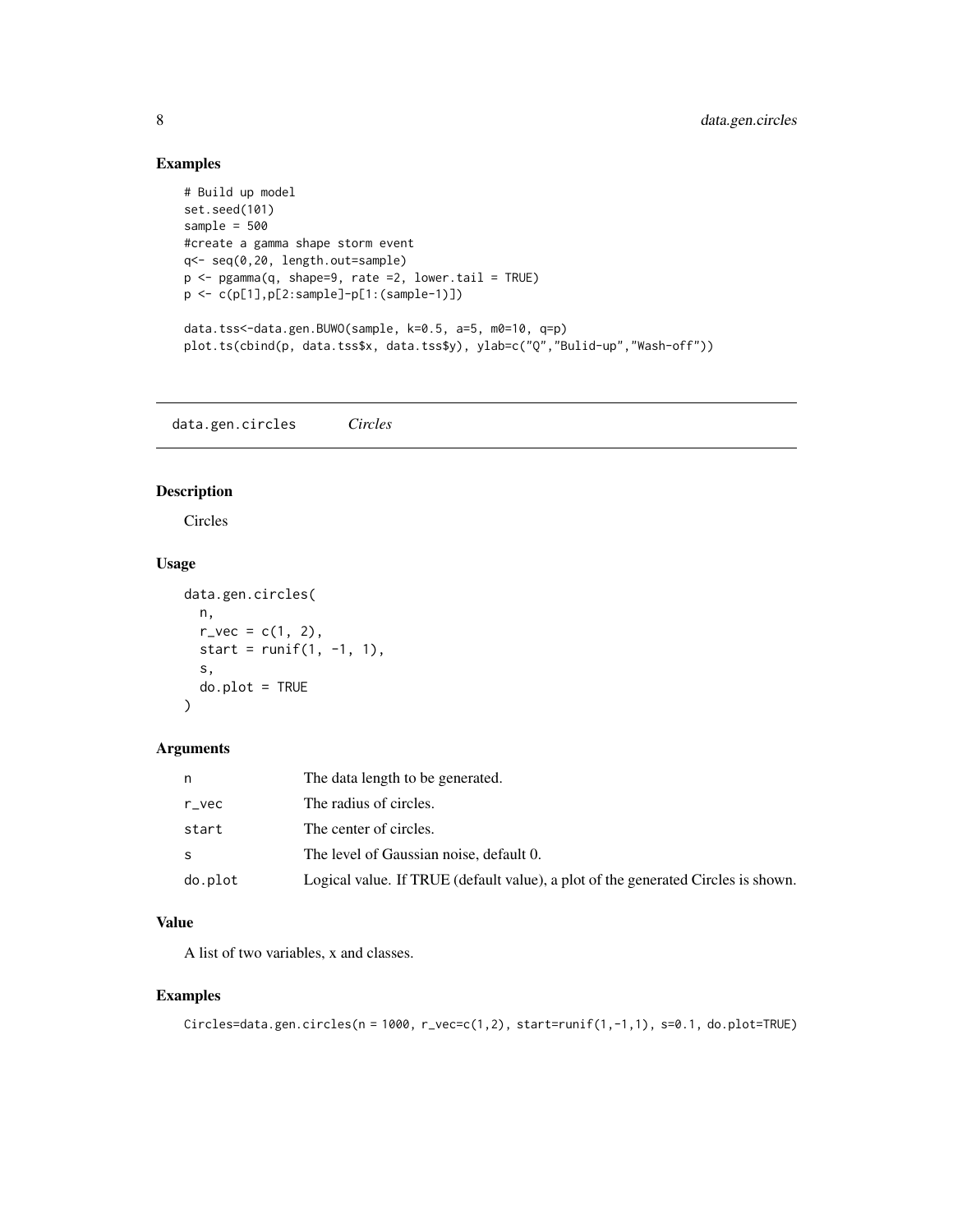<span id="page-8-0"></span>data.gen.Duffing *Duffing map*

#### Description

Generates a 2-dimensional time series using the Duffing map.

# Usage

```
data.gen.Duffing(
 nobs = 5000,
 a = 2.75,
 b = 0.2,
  start = runif(n = 2, min = -0.5, max = 0.5),
  s,
  do.plot = TRUE
\lambda
```
#### Arguments

| nobs    | Length of the generated time series. Default: 5000 samples.                                                                                                                |
|---------|----------------------------------------------------------------------------------------------------------------------------------------------------------------------------|
| a       | The <i>a</i> parameter. Default: 2.75.                                                                                                                                     |
| b       | The <i>b</i> parameter. Default: 0.2.                                                                                                                                      |
| start   | A 2-dimensional vector indicating the starting values for the x and y Duffing co-<br>ordinates. Default: If the starting point is not specified, it is generated randomly. |
| S       | The level of noise, default 0.                                                                                                                                             |
| do.plot | Logical value. If TRUE (default value), a plot of the generated Duffing system<br>is shown.                                                                                |

# Details

The Duffing map is defined as follows:

$$
x_n = y_{n-1}
$$
  

$$
y_n = -b \cdot x_{n-1} + a \cdot y_{n-1} - y_{n-1}^3
$$

The default selection for both *a* and *b* parameters  $(a=1.4$  and  $b=0.3)$  is known to produce a deterministic chaotic time series.

# Value

A list with two vectors named *x* and *y* containing the x-components and the y-components of the Duffing map, respectively.

#### Note

Some initial values may lead to an unstable system that will tend to infinity.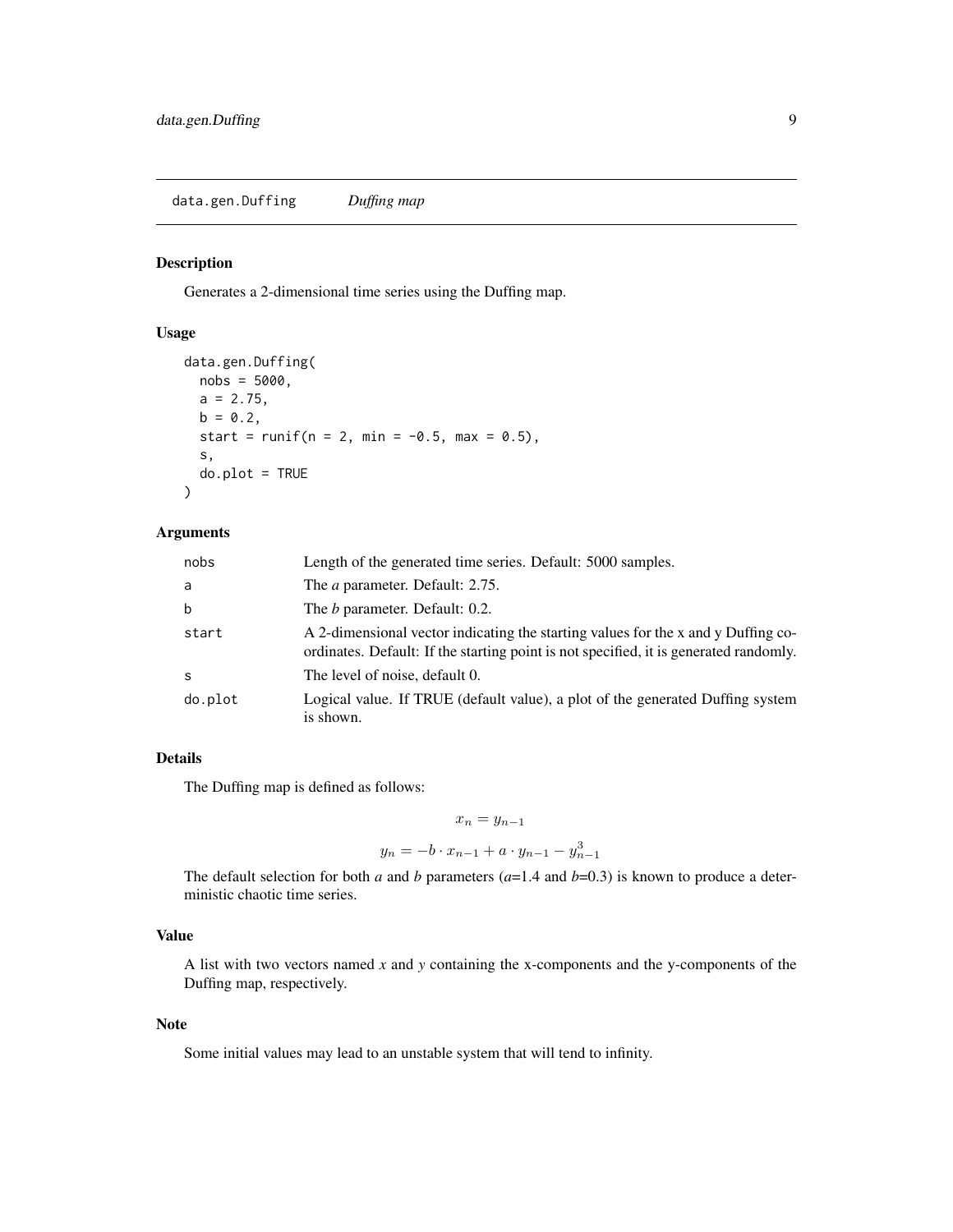#### <span id="page-9-0"></span>References

Constantino A. Garcia (2019). nonlinearTseries: Nonlinear Time Series Analysis. R package version 0.2.7. https://CRAN.R-project.org/package=nonlinearTseries

#### Examples

Duffing.map=data.gen.Duffing(nobs = 1000, do.plot=TRUE)

data.gen.fbm *Generate a time series of fractional Brownian motion.*

#### Description

This function generates a a time series of one dimension fractional Brownian motion.

#### Usage

```
data.gen.fbm(
 hurst = 0.95,
  time = seq(0, by = 0.01, length.out = 1000),
 do.plot = TRUE\lambda
```
#### Arguments

| hurst   | the hurst index, with the default value 0.95, ranging from $[0,1]$ .                               |
|---------|----------------------------------------------------------------------------------------------------|
| time    | the temporal interval at which the system will be generated. Default $seq(0, by=0.01, len=1000)$ . |
| do.plot | a logical value. If TRUE (default value), a plot of the generated system is shown.                 |

#### References

Zdravko Botev (2020). Fractional Brownian motion generator (https://www.mathworks.com/matlabcentral/fileexchange/389 fractional-brownian-motion-generator), MATLAB Central File Exchange. Retrieved August 17, 2020.

Kroese, D. P., & Botev, Z. I. (2015). Spatial Process Simulation. In Stochastic Geometry, Spatial Statistics and Random Fields(pp. 369-404) Springer International Publishing, DOI: 10.1007/978- 3-319-10064-7\_12

```
set.seed(123)
x < - data.gen.fbm()
```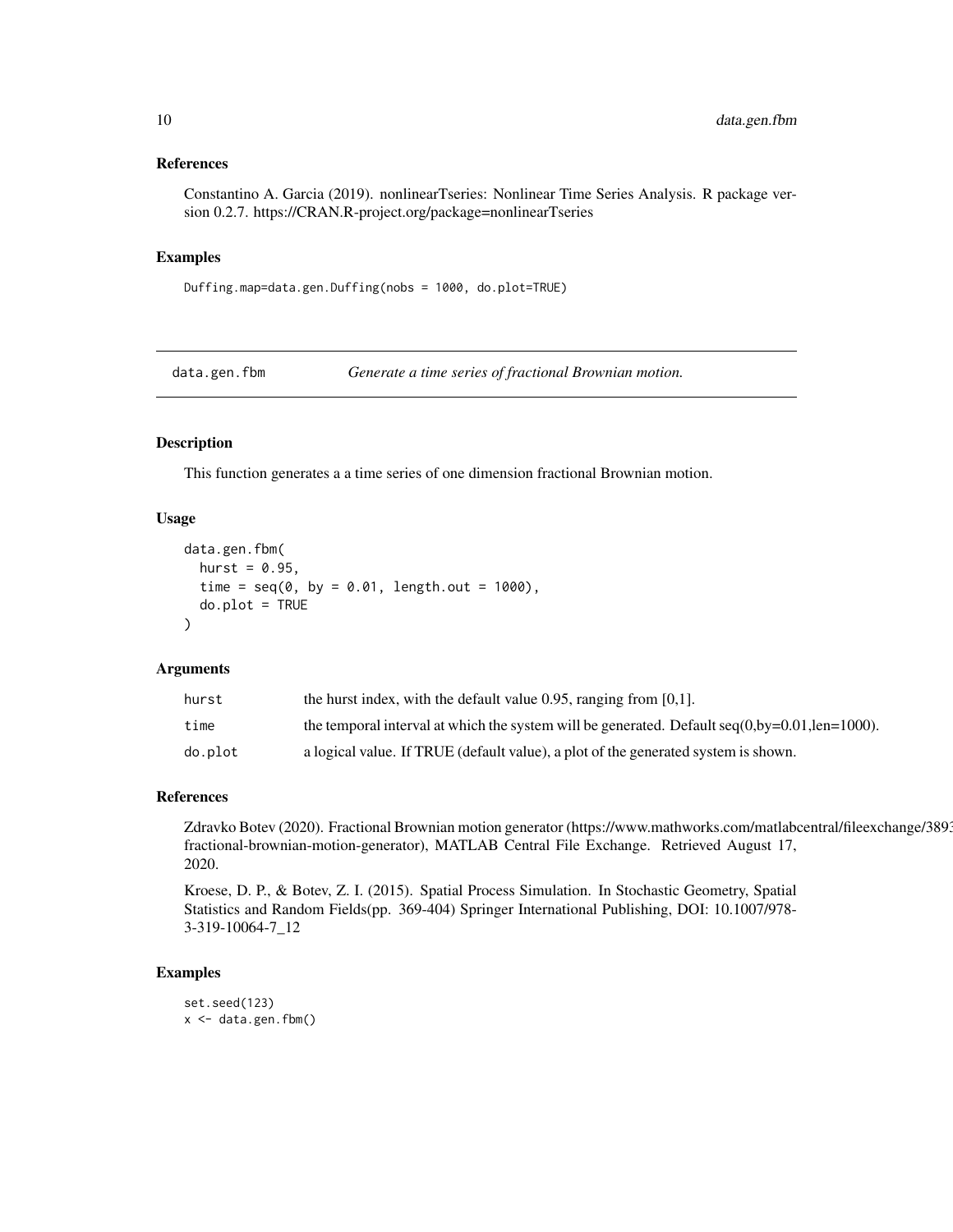<span id="page-10-0"></span>

Friedman with independent uniform variates

# Usage

```
data.gen.fm1(nobs, ndim = 9, noise = 1)
```
#### Arguments

| nobs  | The data length to be generated.                   |
|-------|----------------------------------------------------|
| ndim  | The number of potential predictors (default is 9). |
| noise | The noise level in the time series.                |

# Value

A list of 3 elements: a vector of response  $(x)$ , a matrix of potential predictors  $(dp)$  with each column containing one potential predictor, and a vector of true predictor numbers.

#### Examples

```
###synthetic example - Friedman
#Friedman with independent uniform variates
data.fm1 \leq data.gen.fm1(nobs=1000, ndim = 9, noise = 0)
#Friedman with correlated uniform variates
data.fm2 <- data.gen.fm2(nobs=1000, ndim = 9, r = 0.6, noise = 0)
plot.ts(cbind(data.fm1$x,data.fm2$x), col=c('red','blue'), main=NA, xlab=NA,
       ylab=c('Friedman with \n independent uniform variates',
        'Friedman with \n correlated uniform variates'))
```
data.gen.fm2 *Friedman with correlated uniform variates*

#### **Description**

Friedman with correlated uniform variates

#### Usage

```
data.gen.fm2(nobs, ndim = 9, r = 0.6, noise = 0)
```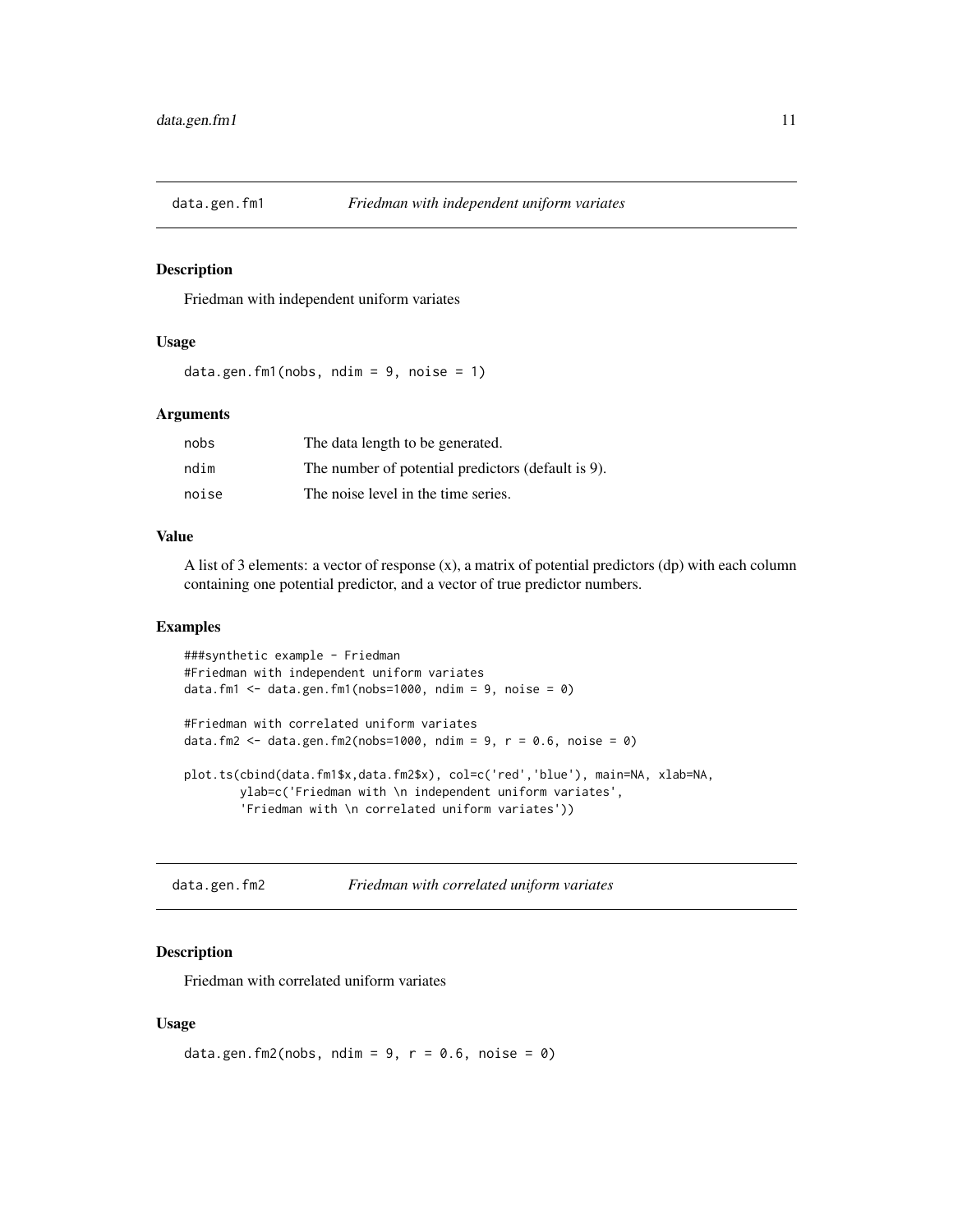#### <span id="page-11-0"></span>Arguments

| nobs  | The data length to be generated.                   |
|-------|----------------------------------------------------|
| ndim  | The number of potential predictors (default is 9). |
| r     | Target Spearman correlation.                       |
| noise | The noise level in the time series.                |

#### Value

A list of 3 elements: a vector of response (x), a matrix of potential predictors (dp) with each column containing one potential predictor, and a vector of true predictor numbers.

# Examples

```
###synthetic example - Friedman
#Friedman with independent uniform variates
data.fm1 \leq data.gen.fm1(nobs=1000, ndim = 9, noise = 0)
#Friedman with correlated uniform variates
data.fm2 <- data.gen.fm2(nobs=1000, ndim = 9, r = 0.6, noise = 0)
plot.ts(cbind(data.fm1$x,data.fm2$x), col=c('red','blue'), main=NA, xlab=NA,
       ylab=c('Friedman with \n independent uniform variates',
        'Friedman with \n correlated uniform variates'))
```
data.gen.gbm *Generate a time series of geometric Brownian motion.*

# Description

This function generates a a time series of one dimension geometric Brownian motion.

### Usage

```
data.gen.gbm(
 x0 = 10,
 w0 = 0,
 mu = 1,
  sigma = 0.5,
 time = seq(0, by = 0.01, length.out = 101),
  do.plot = TRUE)
```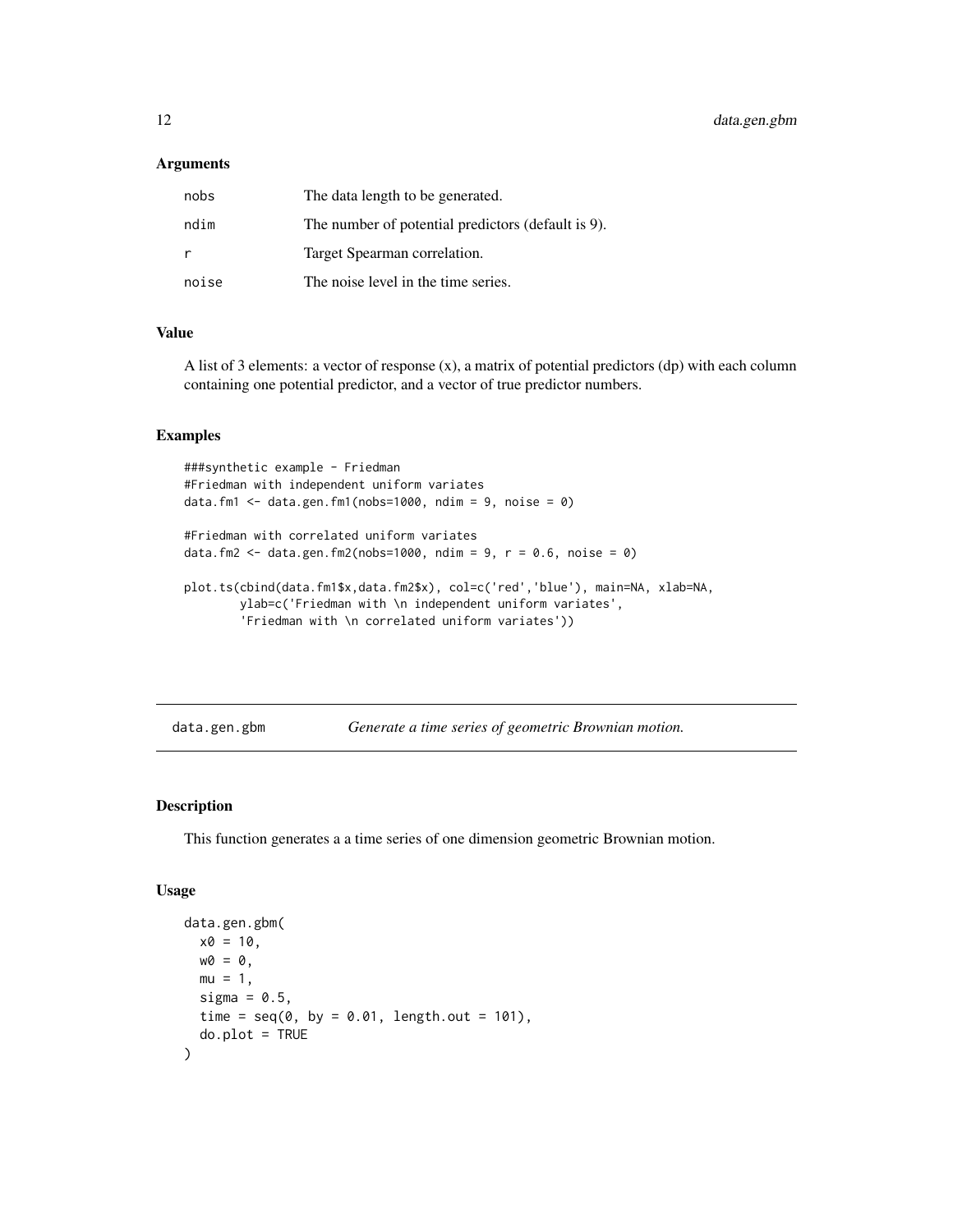# <span id="page-12-0"></span>data.gen.Henon 13

# Arguments

| x0      | the start value of x, with the default value 10                                                   |
|---------|---------------------------------------------------------------------------------------------------|
| wØ      | the start value of w, with the default value 0                                                    |
| mu      | the interest/drifting rate, with the default value 1.                                             |
| sigma   | the diffusion coefficient, with the default value 0.5.                                            |
| time    | the temporal interval at which the system will be generated. Default $seq(0, by=0.01, len=101)$ . |
| do.plot | a logical value. If TRUE (default value), a plot of the generated system is shown.                |

# References

Yanping Chen, http://cos.name/wp-content/uploads/2008/12/stochastic-differential-equation-withr.pdf

# Examples

```
set.seed(123)
x <- data.gen.gbm()
```
data.gen.Henon *Henon map*

# Description

Generates a 2-dimensional time series using the Henon map.

# Usage

```
data.gen.Henon(
 nobs = 5000,
 a = 1.4,
 b = 0.3,
 start = runif(n = 2, min = -0.5, max = 0.5),
 s,
 do.plot = TRUE\mathcal{E}
```

| nobs        | Length of the generated time series. Default: 5000 samples.                                                                                                              |
|-------------|--------------------------------------------------------------------------------------------------------------------------------------------------------------------------|
| a           | The <i>a</i> parameter. Default: 1.4.                                                                                                                                    |
| $\mathbf b$ | The <i>b</i> parameter. Default: 0.3.                                                                                                                                    |
| start       | A 2-dimensional vector indicating the starting values for the x and y Henon co-<br>ordinates. Default: If the starting point is not specified, it is generated randomly. |
| S           | The level of noise, default 0.                                                                                                                                           |
| do.plot     | Logical value. If TRUE (default value), a plot of the generated Henon system is<br>shown.                                                                                |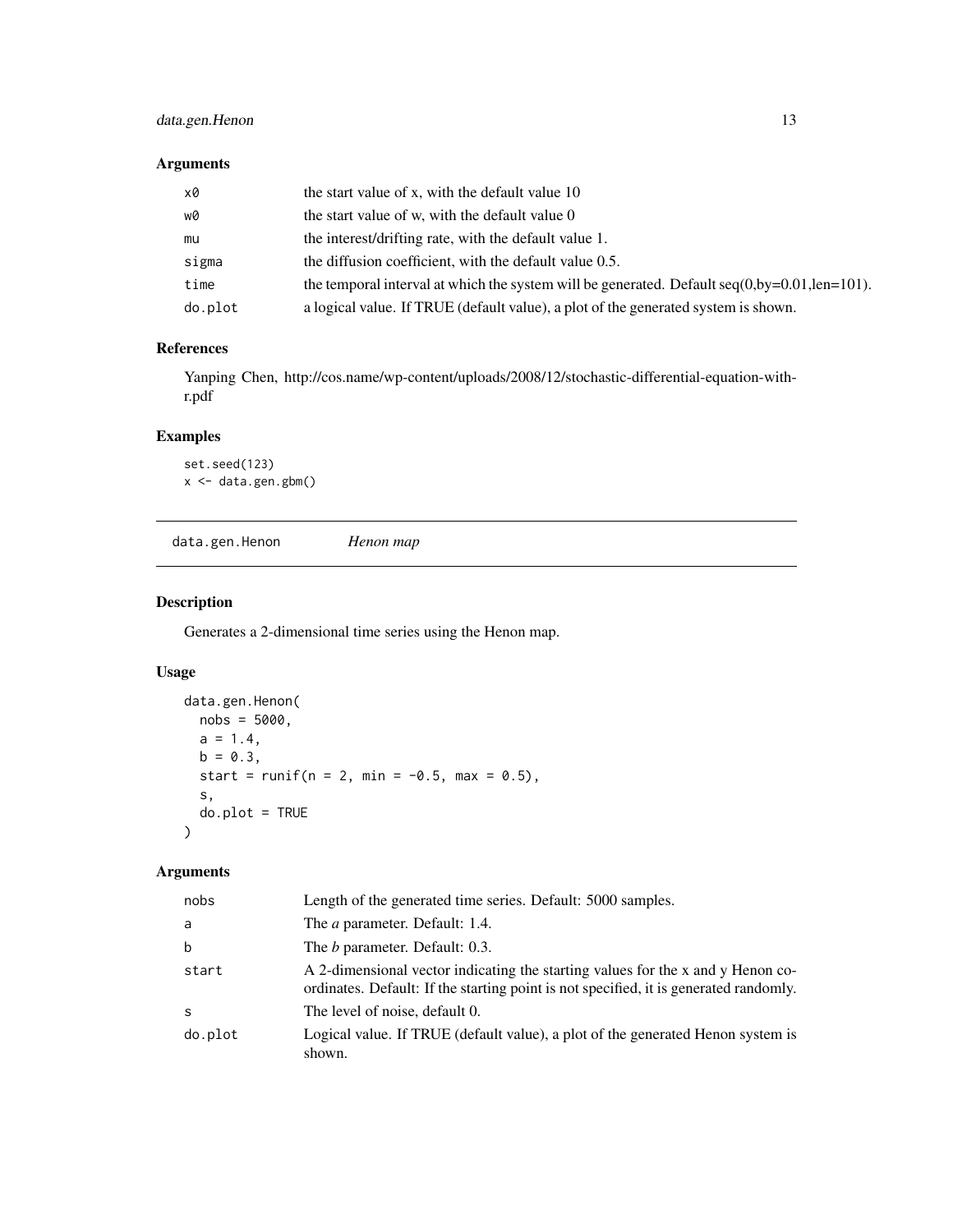#### <span id="page-13-0"></span>Details

The Henon map is defined as follows:

$$
x_n = 1 - a \cdot x_{n-1}^2 + y_{n-1}
$$

$$
y_n = b \cdot x_{n-1}
$$

The default selection for both *a* and *b* parameters  $(a=1.4$  and  $b=0.3$ ) is known to produce a deterministic chaotic time series.

# Value

A list with two vectors named *x* and *y* containing the x-components and the y-components of the Henon map, respectively.

# **Note**

Some initial values may lead to an unstable system that will tend to infinity.

# References

Constantino A. Garcia (2019). nonlinearTseries: Nonlinear Time Series Analysis. R package version 0.2.7. https://CRAN.R-project.org/package=nonlinearTseries

#### Examples

Henon.map=data.gen.Henon(nobs = 1000, do.plot=TRUE)

data.gen.HL *Generate predictor and response data: Hysteresis Loop*

#### Description

Generate predictor and response data: Hysteresis Loop

# Usage

```
data.gen.HL(
 nobs = 512,
  a = 0.8,
 b = 0.6,
  c = 0.2,
 m = 3,
 n = 5,
 fp = 25,
 fd,
  sd.x = 0.1,
  sd.y = 0.1)
```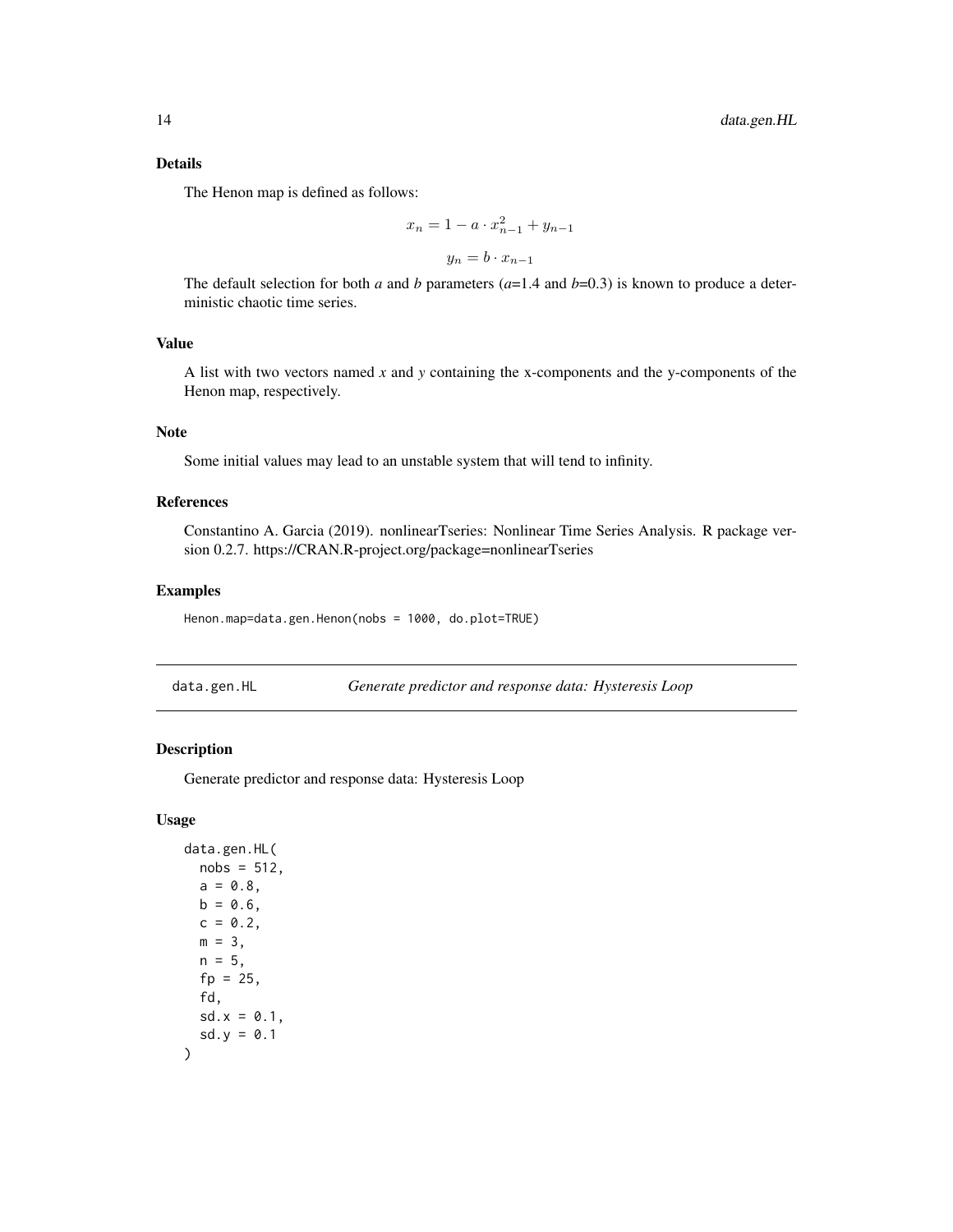# data.gen.HL 15

#### Arguments

| nobs | The data length to be generated.                                                                                                                                                                        |
|------|---------------------------------------------------------------------------------------------------------------------------------------------------------------------------------------------------------|
| a    | The <i>a</i> parameter. Default: 0.8.                                                                                                                                                                   |
| b    | The <i>b</i> parameter. Default: 0.6.                                                                                                                                                                   |
| C    | The c parameter. Default: 0.2.                                                                                                                                                                          |
| m    | Positive integer for the split line parameter. If $m=1$ , split line is linear; If m is<br>even, split line has a u shape; If m is odd and higher than 1, split line has a chair<br>or classical shape. |
| n    | Positive odd integer for the bulging parameter, indicates degree of outward curv-<br>ing (1=highest level of bulging).                                                                                  |
| fp   | The frequency in the generated response. $fp = 25$ used in the WRR paper.                                                                                                                               |
| fd   | A vector of frequencies for potential predictors. $fd = c(3,5,10,15,25,30,55,70,95)$<br>used in the WRR paper.                                                                                          |
| sd.x | The noise level in the predictor.                                                                                                                                                                       |
| sd.y | The noise level in the response.                                                                                                                                                                        |

# Details

The Hysteresis is a common nonlinear phenomenon in natural systems and it can be numerical simulated by the following formulas:

$$
x_t = a * cos(2pi * f * t)
$$
  

$$
y_t = b * cos(2pi * f * t)^m - c * sin(2pi * f * t)^n
$$

The default selection for the system parameters ( $a = 0.8$ ,  $b = 0.6$ ,  $c = 0.2$ ,  $m = 3$ ,  $n = 5$ ) is known to generate a classical hysteresis loop.

# Value

A list of 3 elements: a vector of response  $(x)$ , a matrix of potential predictors  $(dp)$  with each column containing one potential predictor, and a vector of true predictor numbers.

#### References

LAPSHIN, R. V. 1995. Analytical model for the approximation of hysteresis loop and its application to the scanning tunneling microscope. Review of Scientific Instruments, 66, 4718-4730.

# Examples

###synthetic example - Hysteresis loop #frequency, sampled from a given range fd <- c(3,5,10,15,25,30,55,70,95) data.HL <- data.gen.HL(m=3,n=5,nobs=512,fp=25,fd=fd)

plot.ts(cbind(data.HL\$x,data.HL\$dp))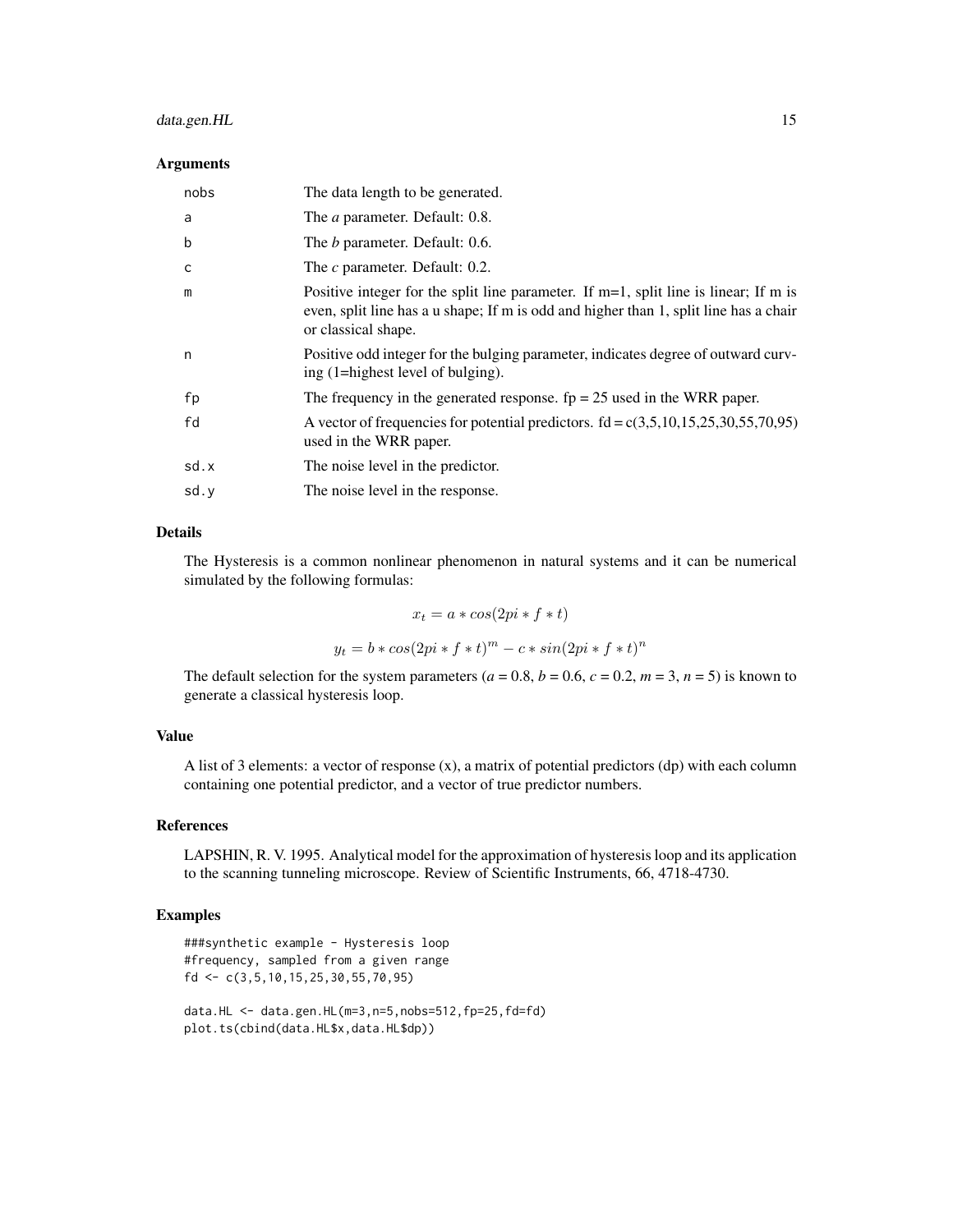<span id="page-15-0"></span>

Generates data from a specific linear Gaussian state space model of the form  $x_t = \phi x_{t-1} + \sigma_v v_t$ and  $y_t = x_t + \sigma_e e_t$ , where  $v_t$  and  $e_t$  denote independent standard Gaussian random variables, i.e.  $N(0, 1)$ .

#### Usage

```
data.gen.LGSS(
  theta,
  nobs,
  start = runif(n = 1, min = -1, max = 1),
  do.plot = TRUE)
```
# Arguments

| theta   | The parameters $\theta = {\phi, \sigma_v, \sigma_e}$ of the LGSS model.                                                                 |
|---------|-----------------------------------------------------------------------------------------------------------------------------------------|
| nobs    | The data length to be generated.                                                                                                        |
| start   | A numeric value indicating the starting value for the time series. If the starting<br>point is not specified, it is generated randomly. |
| do.plot | Logical value. If TRUE (default value), a plot of the generated LGSS system is<br>shown.                                                |

#### Value

A list of two variables, state and response.

#### References

#Dahlin, J. & Schon, T. B. 'Getting Started with Particle Metropolis-Hastings for Inference in Nonlinear Dynamical Models.' Journal of Statistical Software, Code Snippets, 88(2): 1–41, 2019.

```
data.LGSS <- data.gen.LGSS(theta=c(0.75,1.00,0.10), nobs=500, start=0)
```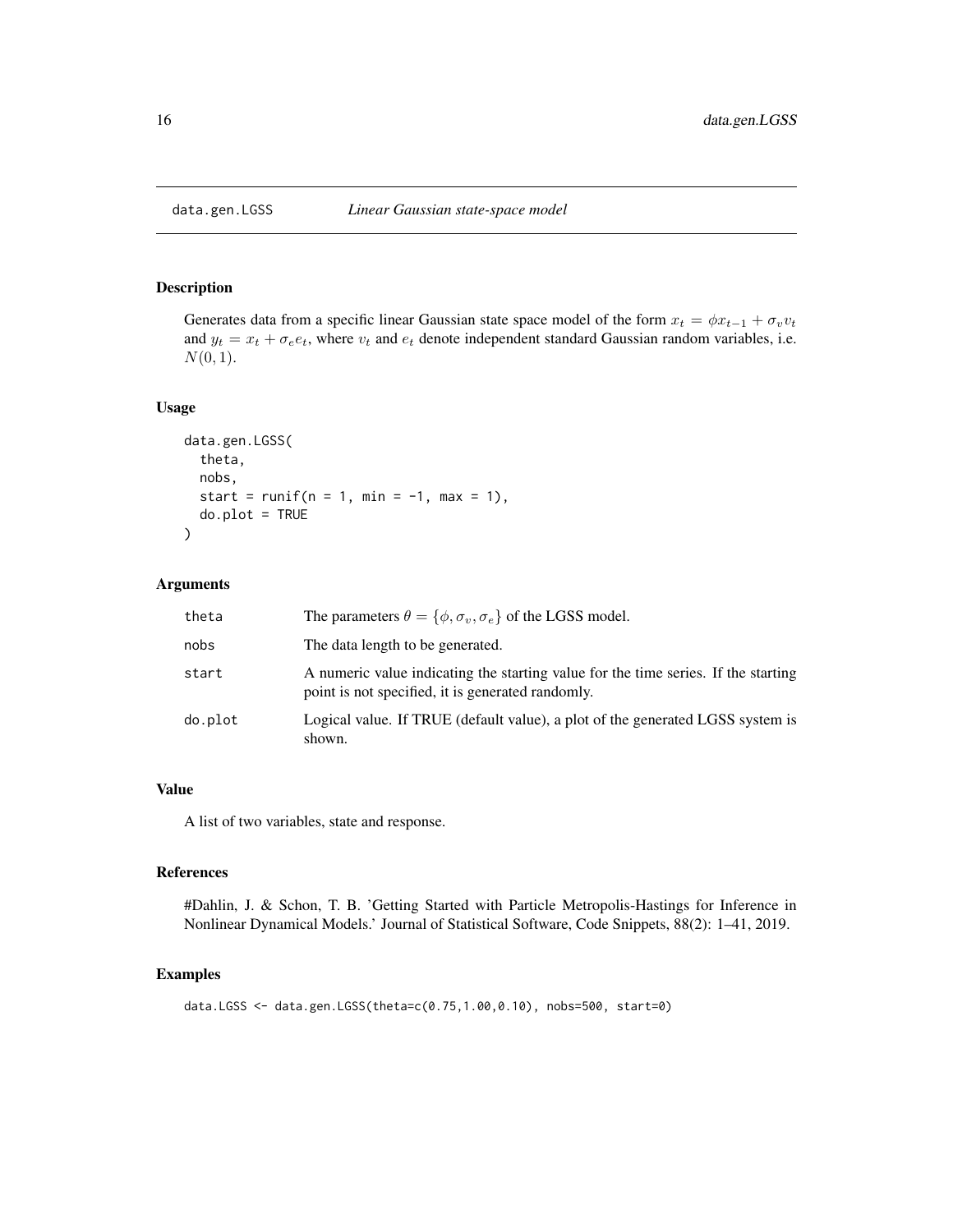<span id="page-16-0"></span>Generates a time series using the logistic map.

#### Usage

```
data.gen.Logistic(
 nobs = 5000,
 r = 4,
 start = runif(n = 1, min = 0, max = 1),
 s,
 do.plot = TRUE)
```
# Arguments

| nobs         | Length of the generated time series. Default: 5000 samples.                                                                             |
|--------------|-----------------------------------------------------------------------------------------------------------------------------------------|
| r            | The r parameter. Default: 4                                                                                                             |
| start        | A numeric value indicating the starting value for the time series. If the starting<br>point is not specified, it is generated randomly. |
| <sub>S</sub> | The level of noise, default 0.                                                                                                          |
| do.plot      | Logical value. If TRUE (default value), a plot of the generated Logistic system<br>is shown.                                            |

# Details

The logistic map is defined as follows:

$$
x_n = r \cdot x_{n-1} \cdot (1 - x_{n-1})
$$

# Value

A vector of time series.

# References

Constantino A. Garcia (2019). nonlinearTseries: Nonlinear Time Series Analysis. R package version 0.2.7. https://CRAN.R-project.org/package=nonlinearTseries

#### Examples

Logistic.map=data.gen.Logistic(nobs = 1000, do.plot=TRUE)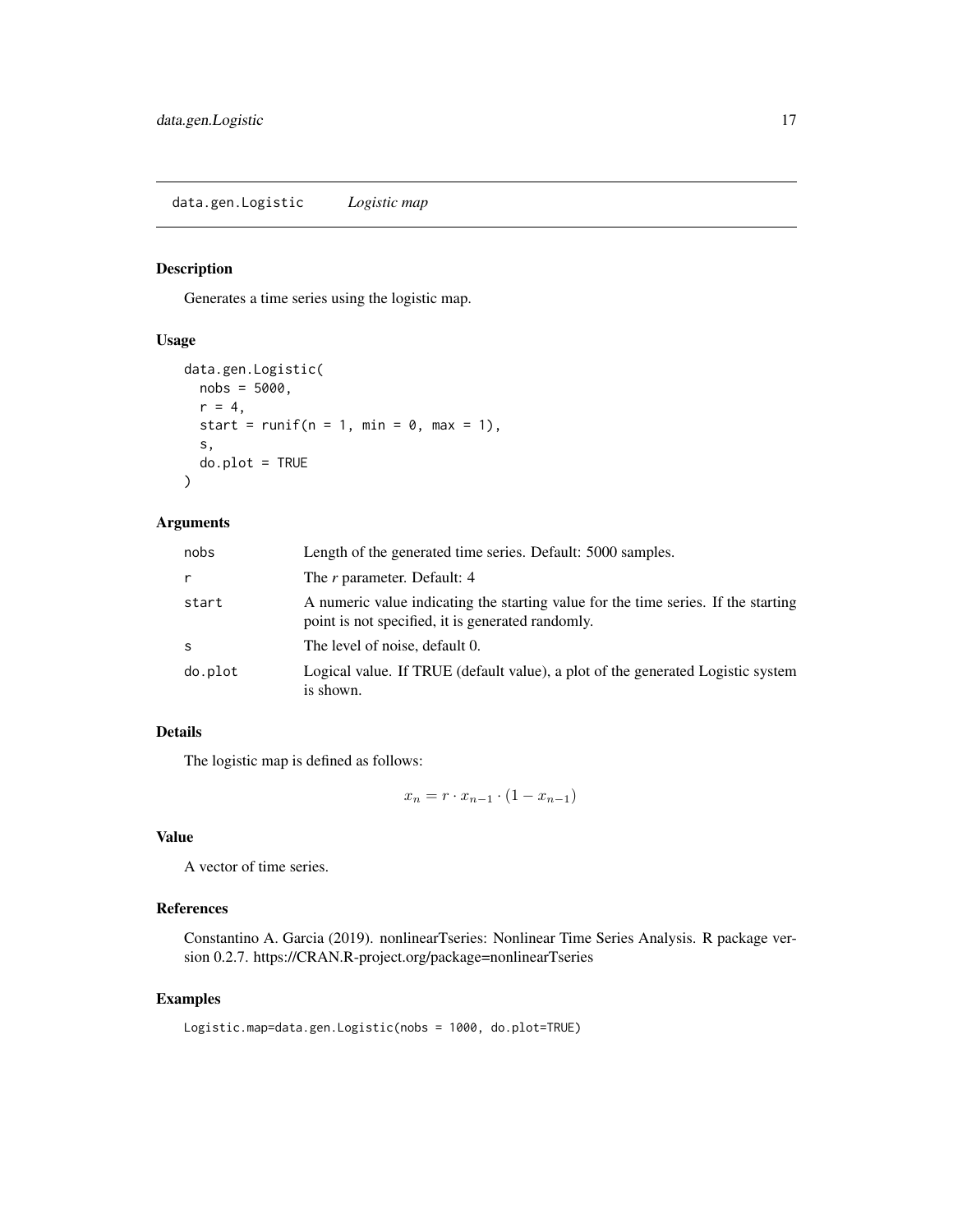<span id="page-17-0"></span>data.gen.Lorenz *Lorenz system*

#### Description

Generates a 3-dimensional time series using the Lorenz equations.

# Usage

```
data.gen.Lorenz(
  sigma = 10,
 beta = 8/3,
 rho = 28,
  start = c(-13, -14, 47),
  time = seq(0, 50, length.out = 1000),s
)
```
# Arguments

| sigma | The $\sigma$ parameter. Default: 10.                                                                              |
|-------|-------------------------------------------------------------------------------------------------------------------|
| beta  | The $\beta$ parameter. Default: 8/3.                                                                              |
| rho   | The $\rho$ parameter. Default: 28.                                                                                |
| start | A 3-dimensional numeric vector indicating the starting point for the time series.<br>Default: $c(-13, -14, 47)$ . |
| time  | The temporal interval at which the system will be generated. Default: time=seq $(0,50,by)$<br>$= 0.01$ .          |
| S     | The level of noise, default 0.                                                                                    |

# Details

The Lorenz system is a system of ordinary differential equations defined as:

$$
\dot{x} = \sigma(y - x)
$$

$$
\dot{y} = \rho x - y - xz
$$

$$
\dot{z} = -\beta z + xy
$$

The default selection for the system parameters ( $\sigma = 10, \rho = 28, \beta = 8/3$ ) is known to produce a deterministic chaotic time series.

#### Value

A list with four vectors named *time*, *x*, *y* and *z* containing the time, the x-components, the ycomponents and the z-components of the Lorenz system, respectively.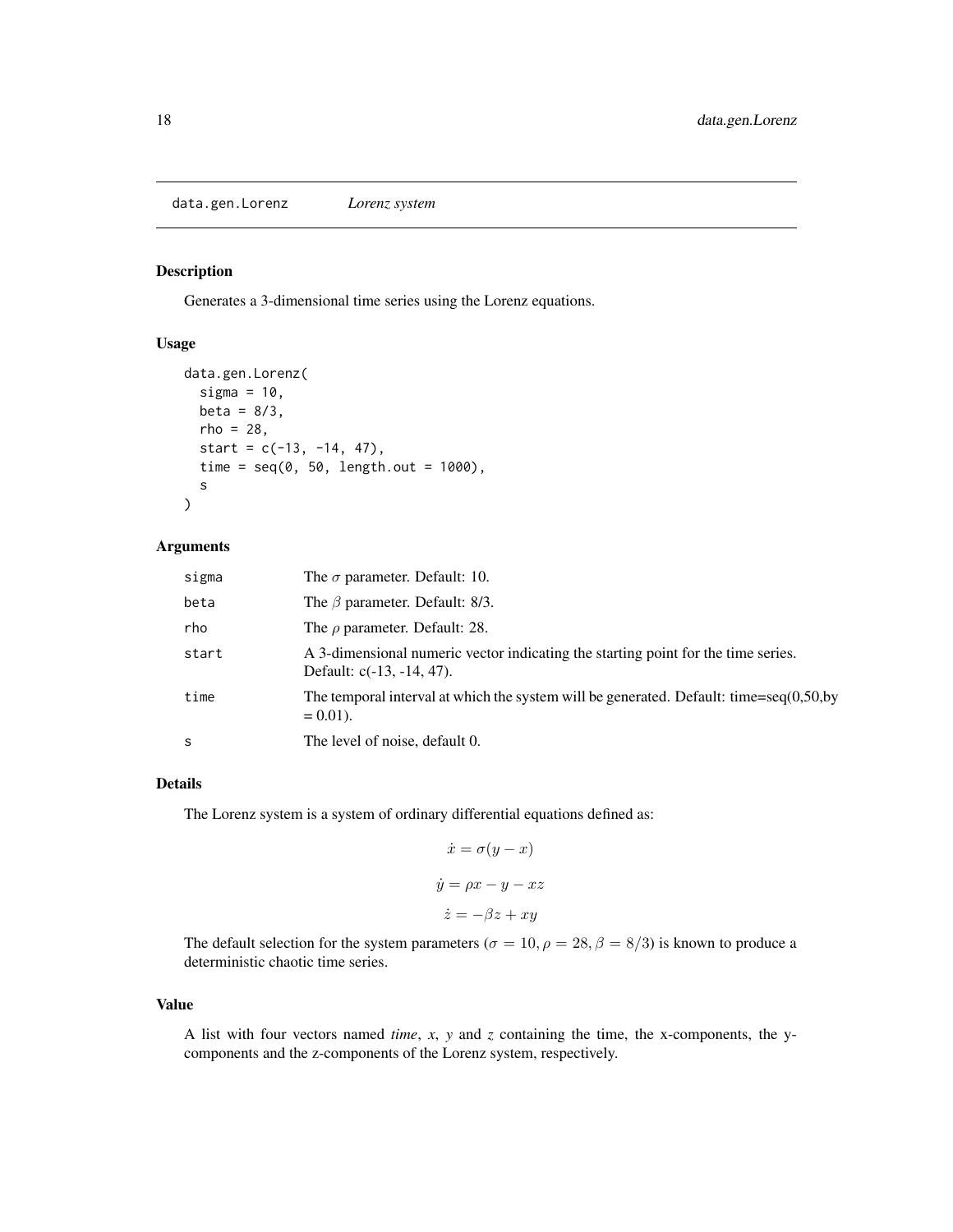# <span id="page-18-0"></span>data.gen.nl1 19

#### Note

Some initial values may lead to an unstable system that will tend to infinity.

#### References

Constantino A. Garcia (2019). nonlinearTseries: Nonlinear Time Series Analysis. R package version 0.2.7. https://CRAN.R-project.org/package=nonlinearTseries

#### Examples

```
###Synthetic example - Lorenz
ts.1 <- data.gen.Lorenz(sigma = 10, beta = 8/3, rho = 28, start = c(-13, -14, 47),
                        time = seq(0, by=0.05, length.out = 2000))
```
ts.plot(cbind(ts.l\$x,ts.l\$y,ts.l\$z), col=c('black','red','blue'))

| data.gen.nl1 | Nonlinear system with independent/correlate covariates |  |  |
|--------------|--------------------------------------------------------|--|--|
|              |                                                        |  |  |

#### Description

Nonlinear system with independent/correlate covariates

#### Usage

data.gen.nl1(nobs, ndim = 15,  $r = 0.6$ , noise = 1)

# Arguments

| nobs  | The data length to be generated.                   |
|-------|----------------------------------------------------|
| ndim  | The number of potential predictors (default is 9). |
| r     | Target Spearman correlation among covariates.      |
| noise | The noise level in the time series.                |

# Value

A list of 3 elements: a vector of response (x), a matrix of potential predictors (dp) with each column containing one potential predictor, and a vector of true predictor numbers.

#### Examples

```
###synthetic example - Friedman
#Friedman with independent uniform variates
data.nl1 <- data.gen.nl1(nobs=1000)
```
#Friedman with correlated uniform variates data.nl2 <- data.gen.nl2(nobs=1000)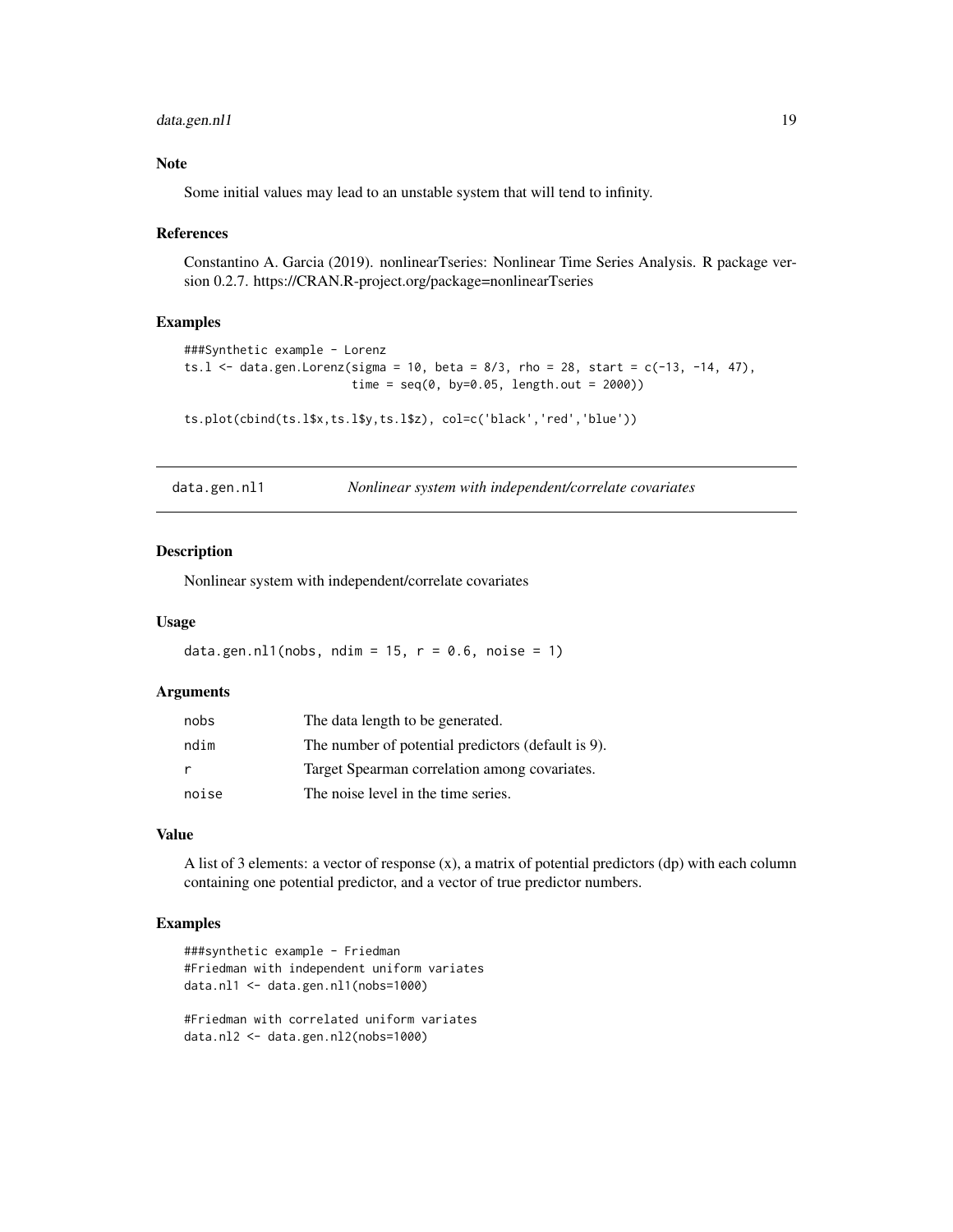```
plot.ts(cbind(data.nl1$x,data.nl2$x), col=c('red','blue'), main=NA, xlab=NA,
       ylab=c('Nonlinear system with \n independent uniform variates',
        'Nonlinear system with \n correlated uniform variates'))
```
data.gen.nl2 *Nonlinear system with Exogenous covariates*

# **Description**

Nonlinear system with Exogenous covariates

# Usage

data.gen.nl2(nobs, ndim =  $7$ , noise =  $1$ )

# Arguments

| nobs  | The data length to be generated.                   |
|-------|----------------------------------------------------|
| ndim  | The number of potential predictors (default is 9). |
| noise | The noise level in the time series.                |

#### Value

A list of 3 elements: a vector of response  $(x)$ , a matrix of potential predictors  $(dp)$  with each column containing one potential predictor, and a vector of true predictor numbers.

#### References

Sharma, A., & Mehrotra, R. (2014). An information theoretic alternative to model a natural system using observational information alone. Water Resources Research, 50(1), 650-660.

```
###synthetic example - Friedman
#Friedman with independent uniform variates
data.nl1 <- data.gen.nl1(nobs=1000)
#Friedman with correlated uniform variates
data.nl2 <- data.gen.nl2(nobs=1000)
```

```
plot.ts(cbind(data.nl1$x,data.nl2$x), col=c('red','blue'), main=NA, xlab=NA,
       ylab=c('Nonlinear system with \n independent uniform variates',
        'Nonlinear system with \n correlated uniform variates'))
```
<span id="page-19-0"></span>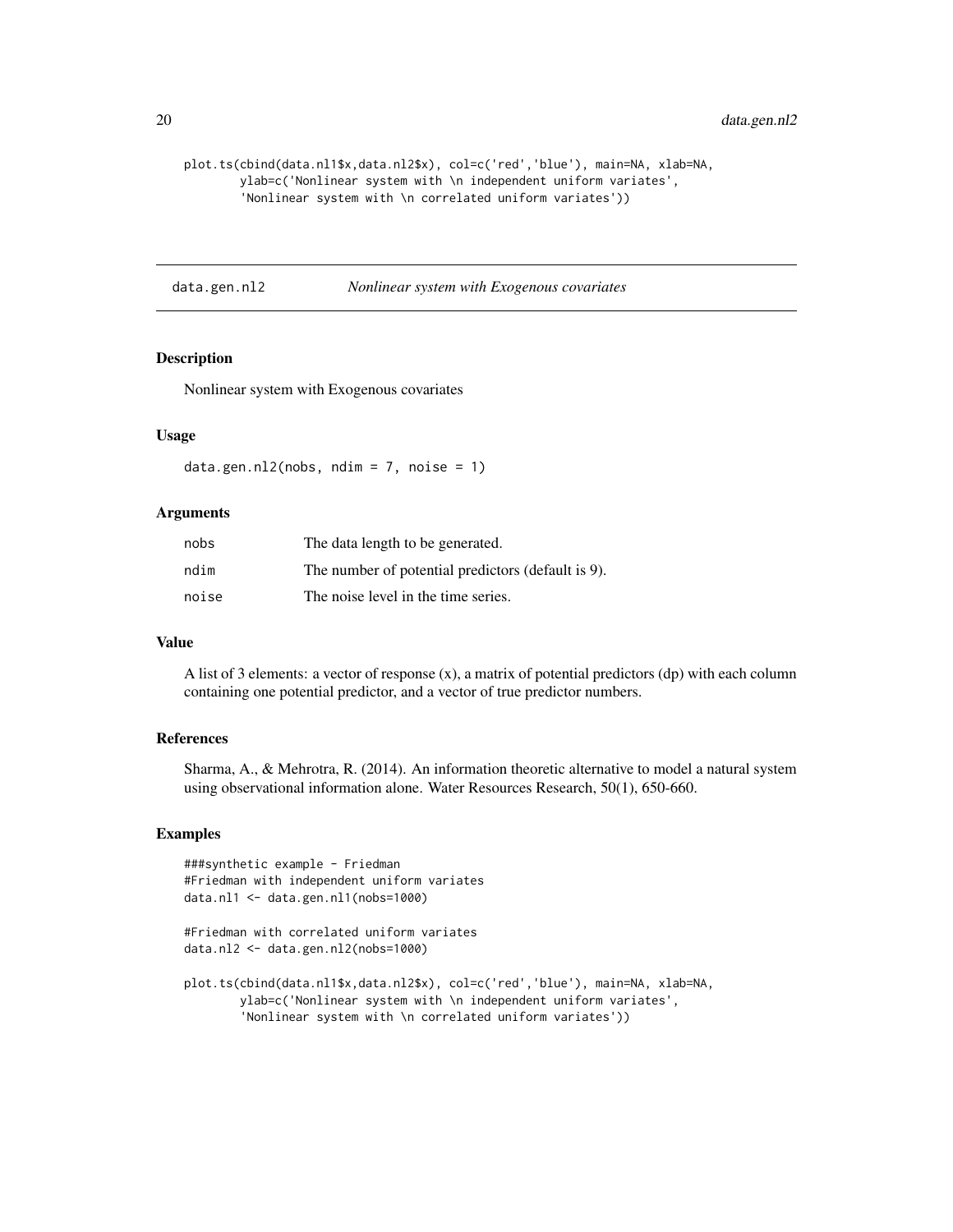<span id="page-20-0"></span>

Generate correlated normal variates

# Usage

```
data.gen.norm(n, mu = rep(0, 2), sd = rep(1, 2), r = 0.6, sigma)
```
# Arguments

| n     | The data length to be generated.                                                           |
|-------|--------------------------------------------------------------------------------------------|
| mu    | A vector giving the means of the variables.                                                |
| sd    | A vector giving the standard deviation of the variables.                                   |
| r     | The target Pearson correlation, default is 0.6.                                            |
| sigma | A positive-definite symmetric matrix specifying the covariance matrix of the<br>variables. |

# Value

A matrix of correlated normal variates

data.gen.Rossler *Rössler system*

# Description

Generates a 3-dimensional time series using the Rossler equations.

# Usage

```
data.gen.Rossler(
 a = 0.2,
 b = 0.2w = 5.7,
  start = c(-2, -10, 0.2),
 time = seq(0, by = 0.05, length.out = 1000),
  s
\mathcal{E}
```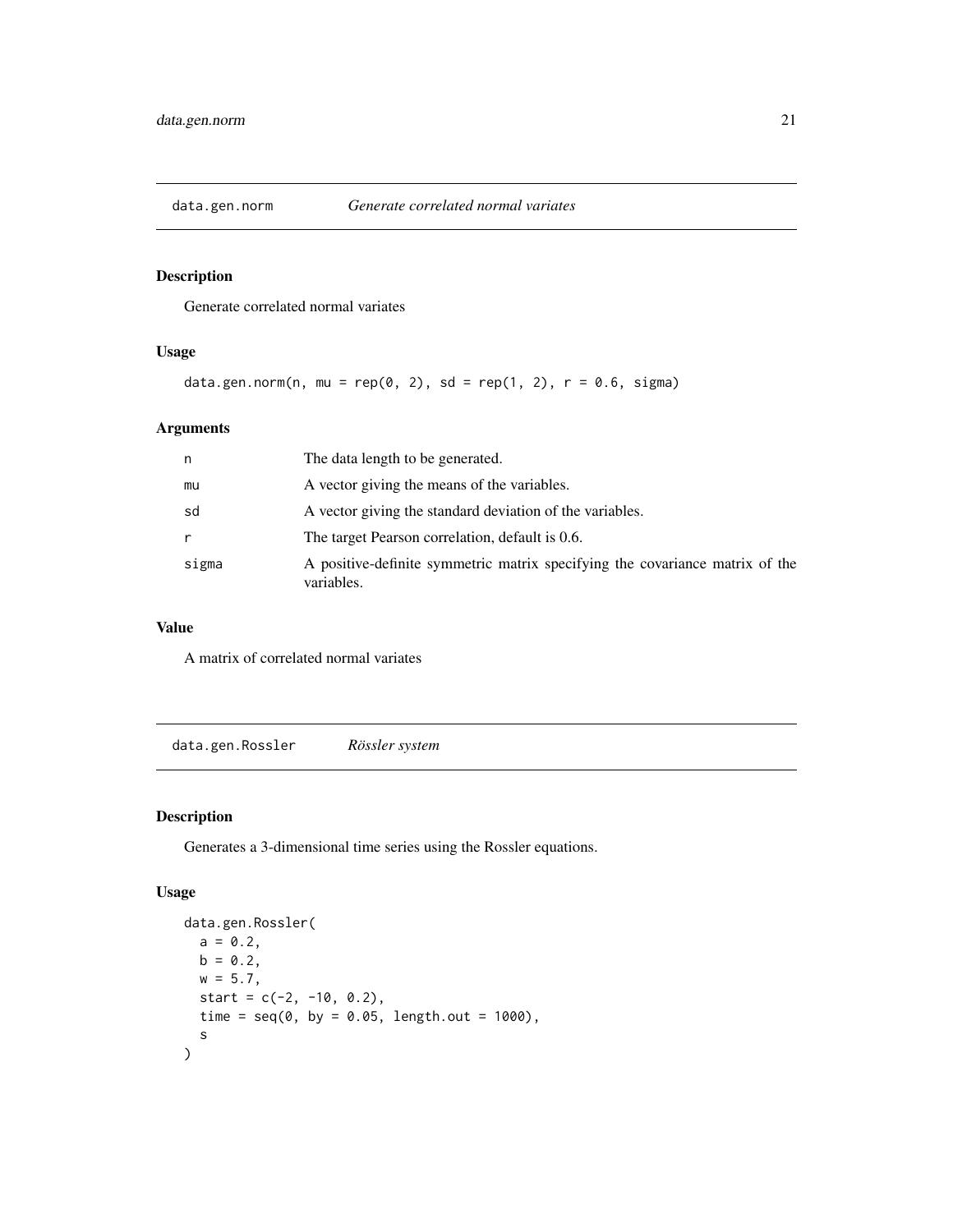#### Arguments

| a     | The <i>a</i> parameter. Default: 0.2.                                                                                                                  |
|-------|--------------------------------------------------------------------------------------------------------------------------------------------------------|
| b     | The <i>b</i> parameter. Default: 0.2.                                                                                                                  |
| W     | The <i>w</i> parameter. Default: 5.7.                                                                                                                  |
| start | A 3-dimensional numeric vector indicating the starting point for the time series.<br>Default: $c(-2, -10, 0.2)$ .                                      |
| time  | The temporal interval at which the system will be generated. Default: time=seq $(0.50$ , by= $0.01)$<br>or time = $seq(0, by=0.01, length.out = 1000)$ |
| S     | The level of noise, default 0.                                                                                                                         |

# Details

The Rössler system is a system of ordinary differential equations defined as:

$$
\dot{x} = -(y + z)
$$

$$
\dot{y} = x + a \cdot y
$$

$$
\dot{z} = b + z * (x - w)
$$

The default selection for the system parameters ( $a = 0.2$ ,  $b = 0.2$ ,  $w = 5.7$ ) is known to produce a deterministic chaotic time series. However, the values  $a = 0.1$ ,  $b = 0.1$ , and  $c = 14$  are more commonly used. These Rössler equations are simpler than those Lorenz used since only one nonlinear term appears (the product xz in the third equation).

Here,  $a = b = 0.1$  and c changes. The bifurcation diagram reveals that low values of c are periodic, but quickly become chaotic as c increases. This pattern repeats itself as c increases — there are sections of periodicity interspersed with periods of chaos, and the trend is towards higher-period orbits as c increases. For example, the period one orbit only appears for values of c around 4 and is never found again in the bifurcation diagram. The same phenomenon is seen with period three; until  $c = 12$ , period three orbits can be found, but thereafter, they do not appear.

#### Value

A list with four vectors named *time*,  $x$ ,  $y$  and  $z$  containing the time, the x-components, the ycomponents and the z-components of the Rössler system, respectively.

#### Note

Some initial values may lead to an unstable system that will tend to infinity.

#### References

Rössler, O. E. 1976. An equation for continuous chaos. Physics Letters A, 57, 397-398.

Constantino A. Garcia (2019). nonlinearTseries: Nonlinear Time Series Analysis. R package version 0.2.7. https://CRAN.R-project.org/package=nonlinearTseries

wikipedia https://en.wikipedia.org/wiki/R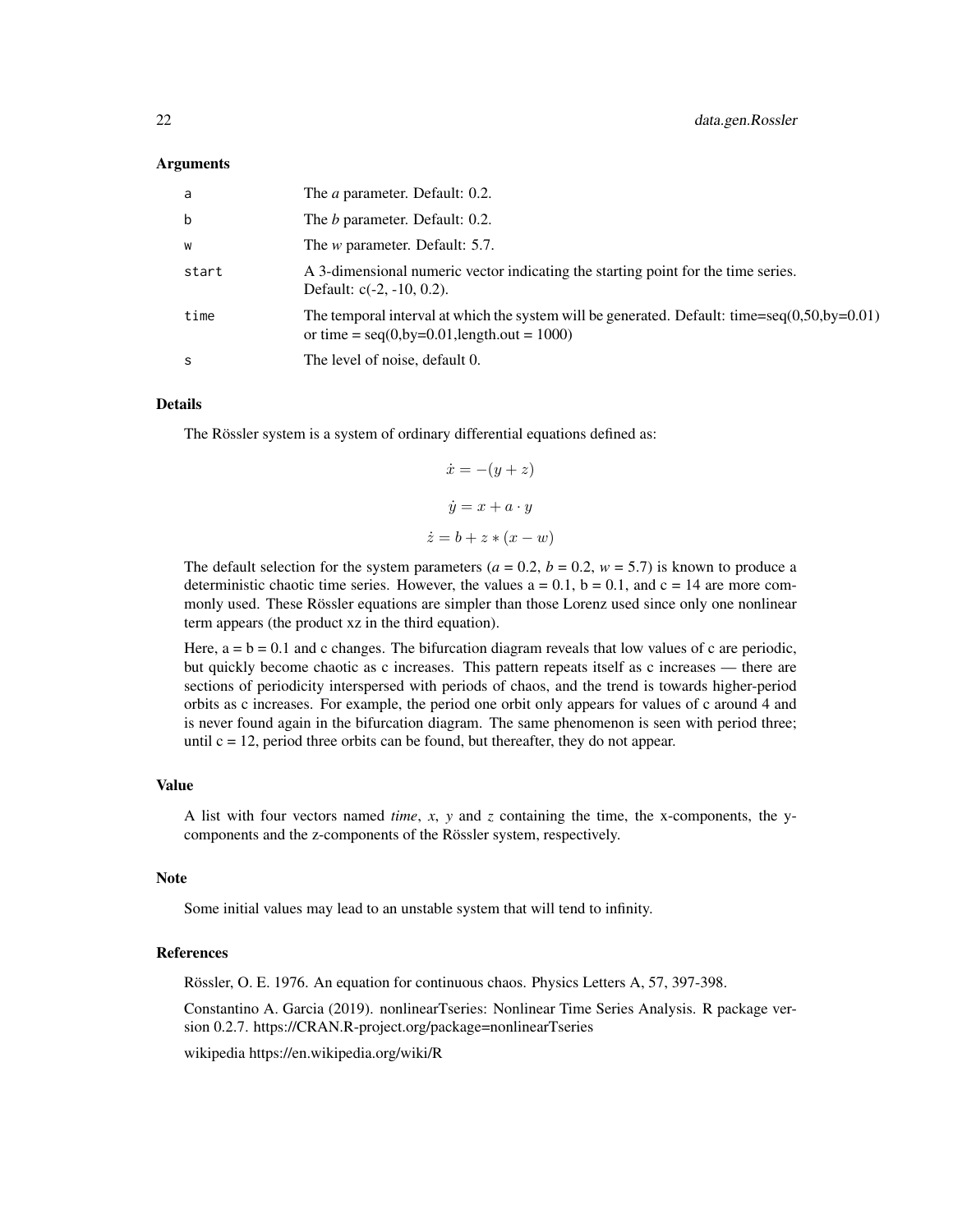# <span id="page-22-0"></span>data.gen.rw 23

#### Examples

```
###synthetic example - Rössler
ts.r <- data.gen.Rossler(a = 0.1, b = 0.1, w = 8.7, start = c(-2, -10, 0.2),
                         time = seq(0, by=0.05, length.out = 10000))oldpar <- par(no.readonly = TRUE)
par(mfrow=c(1,1), ps=12, cex.lab=1.5)
plot.ts(cbind(ts.r$x,ts.r$y,ts.r$z), col=c('black','red','blue'))
par(mfrow=c(1,2), ps=12, cex.lab=1.5)
plot(ts.r$x, ts.r$y, xlab='x', ylab = 'y', type = 'l')plot(ts.r$x, ts.r$z, xlab='x', ylab = 'z', type = 'l')par(oldpar)
# Application to testing variance transformation method in:
# Jiang, Z., Sharma, A., & Johnson, F. (2020) <doi:10.1029/2019WR026962>
data \le list(x = ts.r$z, dp = cbind(ts.r$x, ts.r$y))
dwt <- WASP::dwt.vt(data, wf="d4", J=7, method="dwt", pad="zero", boundary="periodic")
par(mfrow = c(ncol(dwt$dp), 1), mar = c(0, 2.5, 2, 1),oma = c(2, 1, 0, 0), # move plot to the right and up
    mgp = c(1.5, 0.5, 0), # move axis labels closer to axis
   pty = m, bg = "transparent",
   ps = 12# plot(dwt$x, type="l", xlab=NA, ylab="SPI12", col="red")
# plot(dwt$x, type="l", xlab=NA, ylab="Rain", col="red")
for (i in 1:ncol(dwt$dp)) {
  ts.plot(cbind(dwt$dp[, i], dwt$dp.n[, i]),
          xlab = NA, ylab = NA,
          col = c("black", "blue"), \text{lwd} = c(1, 2))}
```
data.gen.rw *Generate Random walk time series.*

#### Description

Generate Random walk time series.

#### Usage

data.gen.rw(nobs, drift =  $0.2$ , sd = 1)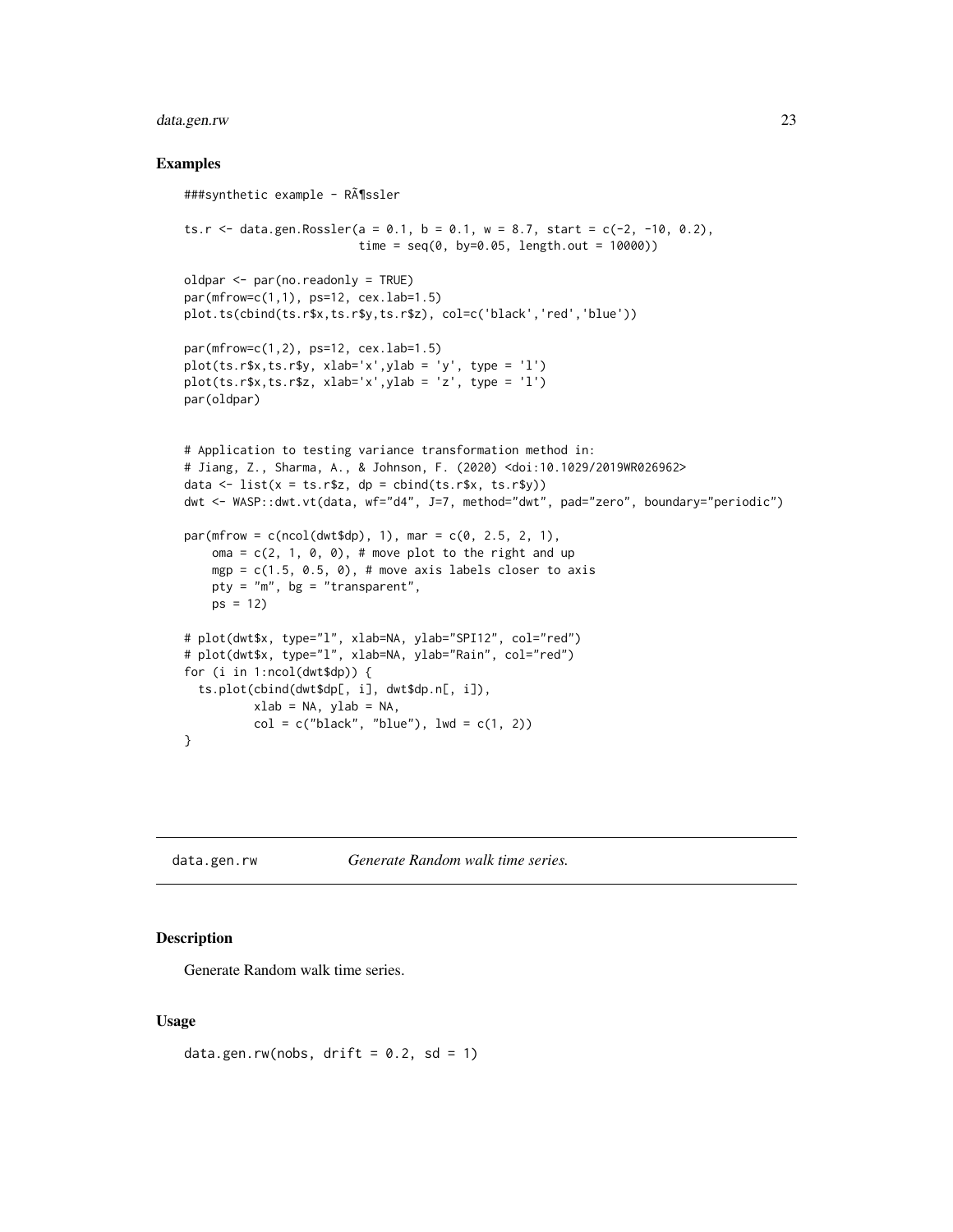<span id="page-23-0"></span>24 data.gen.spirals

#### Arguments

| nobs  | the data length to be generated |
|-------|---------------------------------|
| drift | drift                           |
| sd    | the white noise in the data     |

# Value

A list of 2 elements: random walk and random walk with drift

# References

Shumway, R. H. and D. S. Stoffer (2011). Time series regression and exploratory data analysis. Time series analysis and its applications, Springer: 47-82.

# Examples

```
set.seed(154)
data.rw <- data.gen.rw(200)
plot.ts(data.rw$xd, ylim=c(-5,55), main='random walk', ylab='')
lines(data.rw$x, col=4); abline(h=0, col=4, lty=2); abline(a=0, b=.2, lty=2)
```
data.gen.spirals *Spirals*

# Description

Spirals

# Usage

data.gen.spirals(n, cycles =  $1$ , s =  $0$ , do.plot = TRUE)

#### Arguments

|         | The data length to be generated.                                                  |
|---------|-----------------------------------------------------------------------------------|
| cycles  | The number of cycles of spirals.                                                  |
|         | The level of Gaussian noise, default 0.                                           |
| do.plot | Logical value. If TRUE (default value), a plot of the generated Spirals is shown. |

# Value

A list of two variables, x and classes.

#### References

Friedrich Leisch & Evgenia Dimitriadou (2010). mlbench: Machine Learning Benchmark Problems. R package version 2.1-1.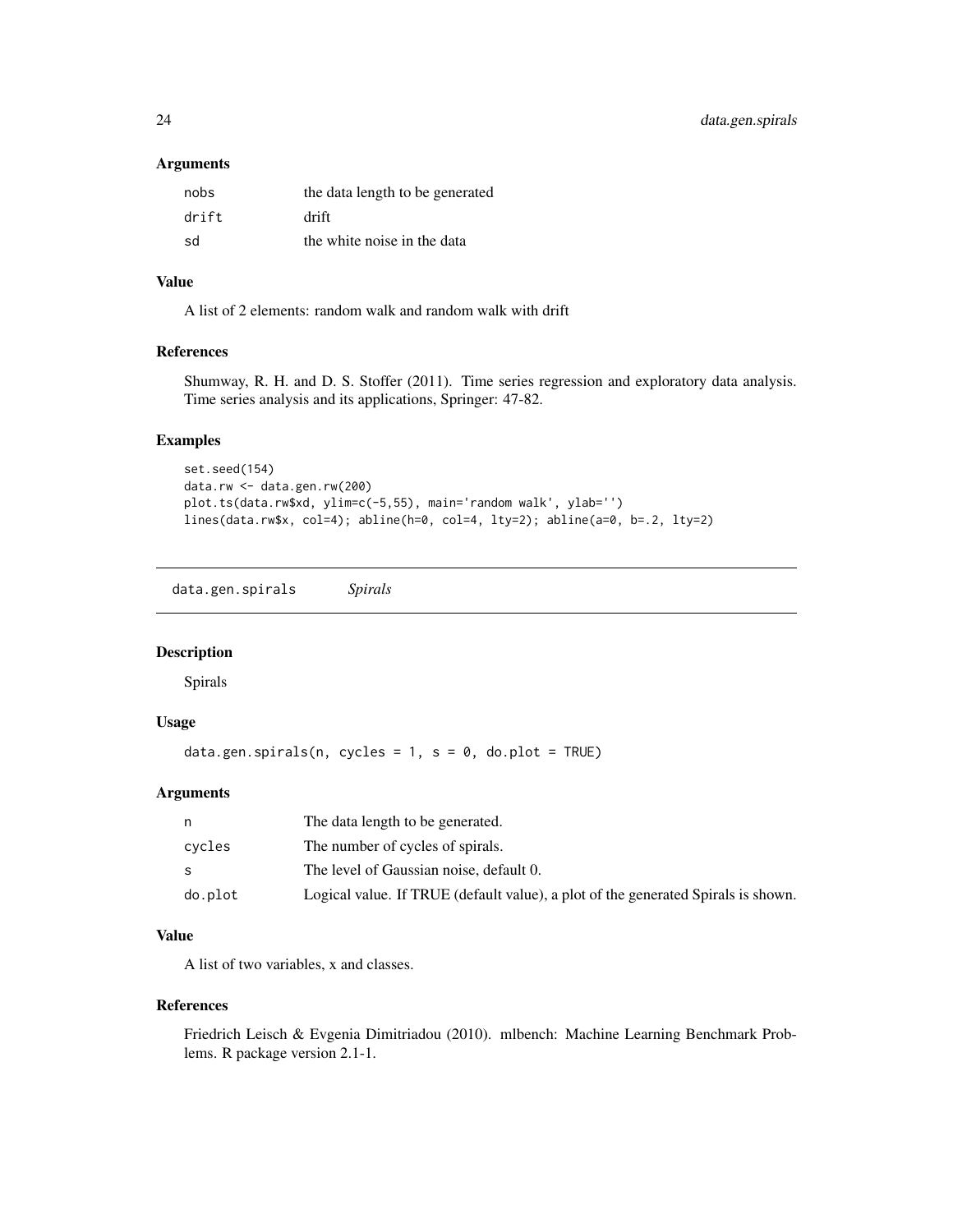# <span id="page-24-0"></span>data.gen.SW 25

# Examples

Spirals=data.gen.spirals(n = 2000, cycles=2, s=0.01, do.plot=TRUE)

data.gen.SW *Generate predictor and response data: Sinusoidal model*

#### Description

Generate predictor and response data: Sinusoidal model

#### Usage

data.gen.SW(nobs = 500, freq = 50, A = 2, phi = pi, mu = 0, sd = 1)

#### Arguments

| nobs | The data length to be generated.                            |
|------|-------------------------------------------------------------|
| freq | The frequencies in the generated response. Default freq=50. |
| A    | The amplitude of the sinusoidal series                      |
| phi  | The phase of the sinusoidal series                          |
| mu   | The mean of Gaussian noise in the variable.                 |
| sd   | The standard deviation of Gaussian noise in the variable.   |

# Value

A list of time and x.

# References

Shumway, R. H., & Stoffer, D. S. (2011). Characteristics of Time Series. In D. S. Stoffer (Ed.), Time series analysis and its applications (pp. 8-14). New York : Springer.

# Examples

```
### Sinusoidal model
delta <- 1/12 # sampling rate, assuming monthly
period.max<- 2^5
```

```
N = 6*period.max/delta
scales<- 2^(0:5)[c(2,6)] #pick two scales
scales
```
### scale, period, and frequency # freq=1/T; T=s/delta so freq = delta/s

tmp <- NULL for(s in scales){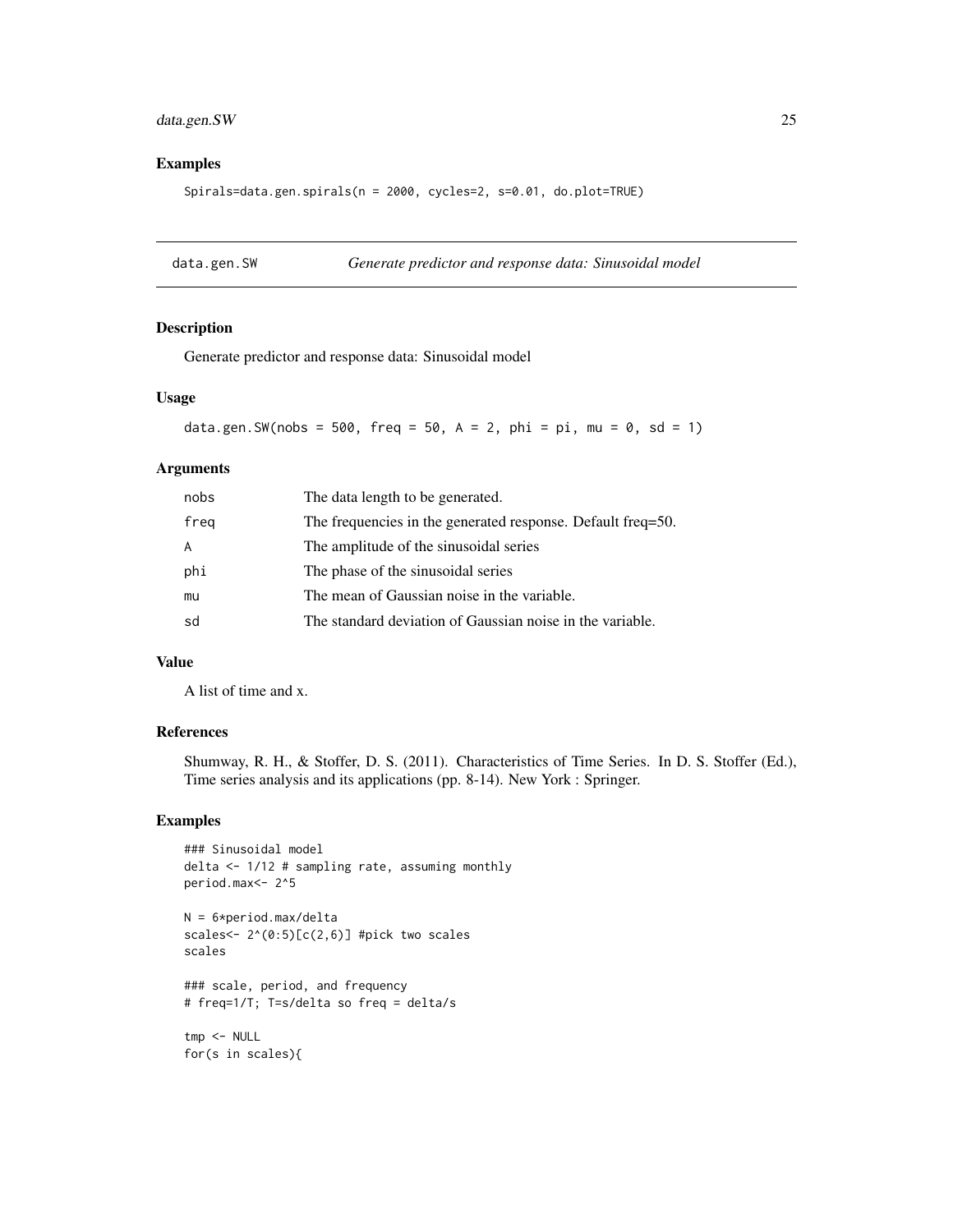```
tmp \le cbind(tmp, data.gen.SW(nobs=N, freq = delta/s, A = 1, phi = 0, mu=0, sd = 0)$x)
}
x <- rowSums(data.frame(tmp))
plot.ts(cbind(tmp,x), type = 'l', main=NA)
```
data.gen.tar *Generate a two-regime threshold autoregressive (TAR) process.*

# Description

Generate a two-regime threshold autoregressive (TAR) process.

#### Usage

```
data.gen.tar(
 nobs,
 ndim = 9,
 phi1 = c(0.6, -0.1),
 phi2 = c(-1.1, 0),
 theta = 0,
 d = 2,
 p = 2,
 noise = 0.1)
```
# Arguments

| nobs  | the data length to be generated                   |
|-------|---------------------------------------------------|
| ndim  | The number of potential predictors (default is 9) |
| phi1  | the coefficient vector of the lower-regime model  |
| phi2  | the coefficient vector of the upper-regime model  |
| theta | threshold                                         |
| d     | delay                                             |
| p     | maximum autoregressive order                      |
| noise | the white noise in the data                       |

# Details

The two-regime Threshold Autoregressive (TAR) model is given by the following formula:

$$
Y_t = \phi_{1,0} + \phi_{1,1}Y_{t-1} + \dots + \phi_{1,p}Y_{t-p} + \sigma_1 e_t, \text{ if } Y_{t-d} \le r
$$
  

$$
Y_t = \phi_{2,0} + \phi_{2,1}Y_{t-1} + \dots + \phi_{2,p}Y_{t-p} + \sigma_2 e_t, \text{ if } Y_{t-d} > r.
$$

where r is the threshold and d the delay.

<span id="page-25-0"></span>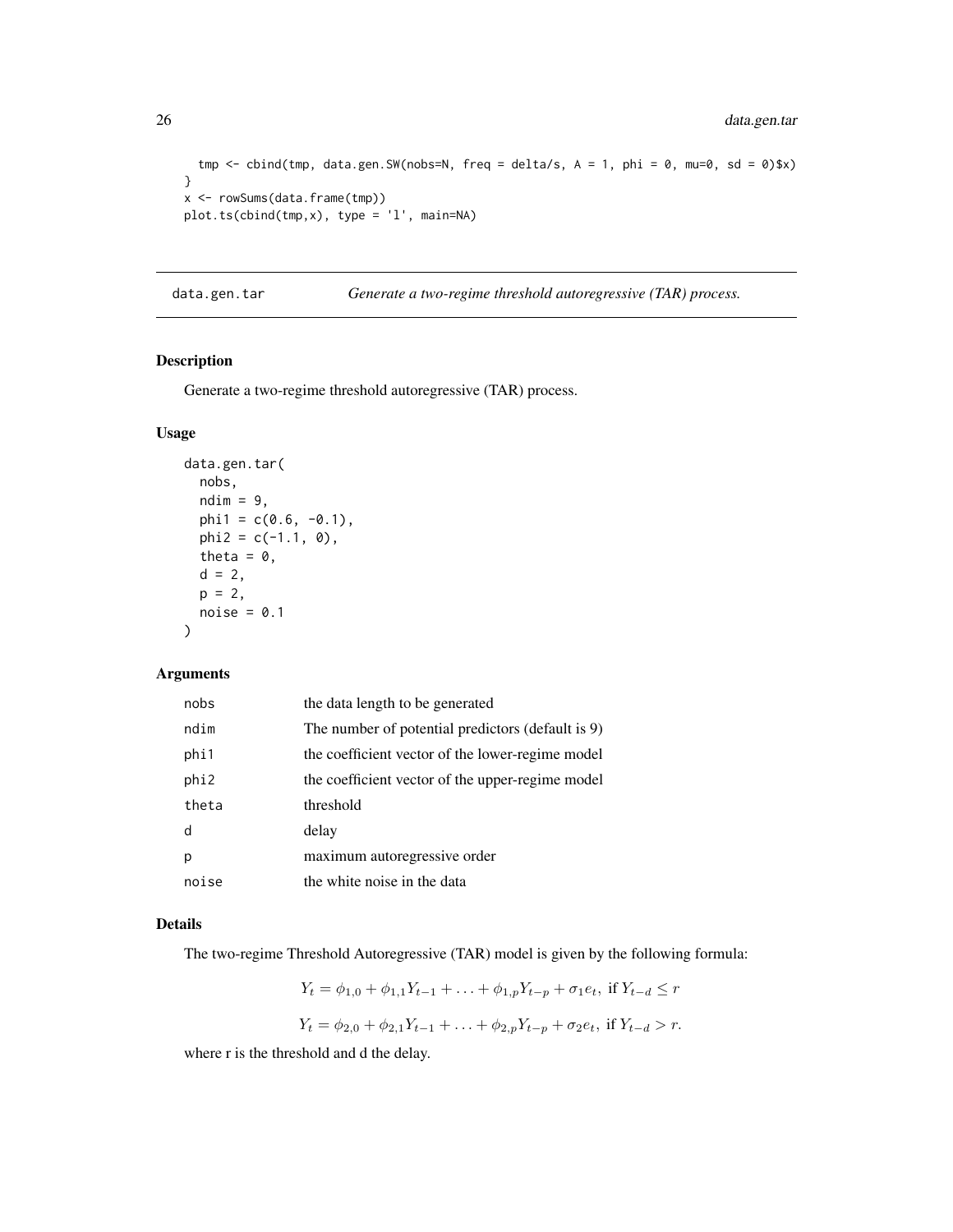# <span id="page-26-0"></span>data.gen.tar1 27

#### Value

A list of 2 elements: a vector of response (x), and a matrix of potential predictors (dp) with each column containing one potential predictor.

#### References

Cryer, J. D. and K.-S. Chan (2008). Time Series Analysis With Applications in R Second Edition Springer Science+ Business Media, LLC.

# Examples

```
# TAR2 model from paper with total 9 dimensions
data.tar<-data.gen.tar(500)
plot.ts(cbind(data.tar$x,data.tar$dp))
```
data.gen.tar1 *Generate predictor and response data from TAR1 model.*

#### Description

Generate predictor and response data from TAR1 model.

#### Usage

```
data.gen.tar1(nobs, ndim = 9, noise = 0.1)
```
# Arguments

| nobs  | The data length to be generated.                   |
|-------|----------------------------------------------------|
| ndim  | The number of potential predictors (default is 9). |
| noise | The white noise in the data                        |

#### Value

A list of 2 elements: a vector of response (x), and a matrix of potential predictors (dp) with each column containing one potential predictor.

#### References

Sharma, A. (2000). Seasonal to interannual rainfall probabilistic forecasts for improved water supply management: Part 1 - A strategy for system predictor identification. Journal of Hydrology, 239(1-4), 232-239.

```
# TAR1 model from paper with total 9 dimensions
data.tar1<-data.gen.tar1(500)
plot.ts(cbind(data.tar1$x,data.tar1$dp))
```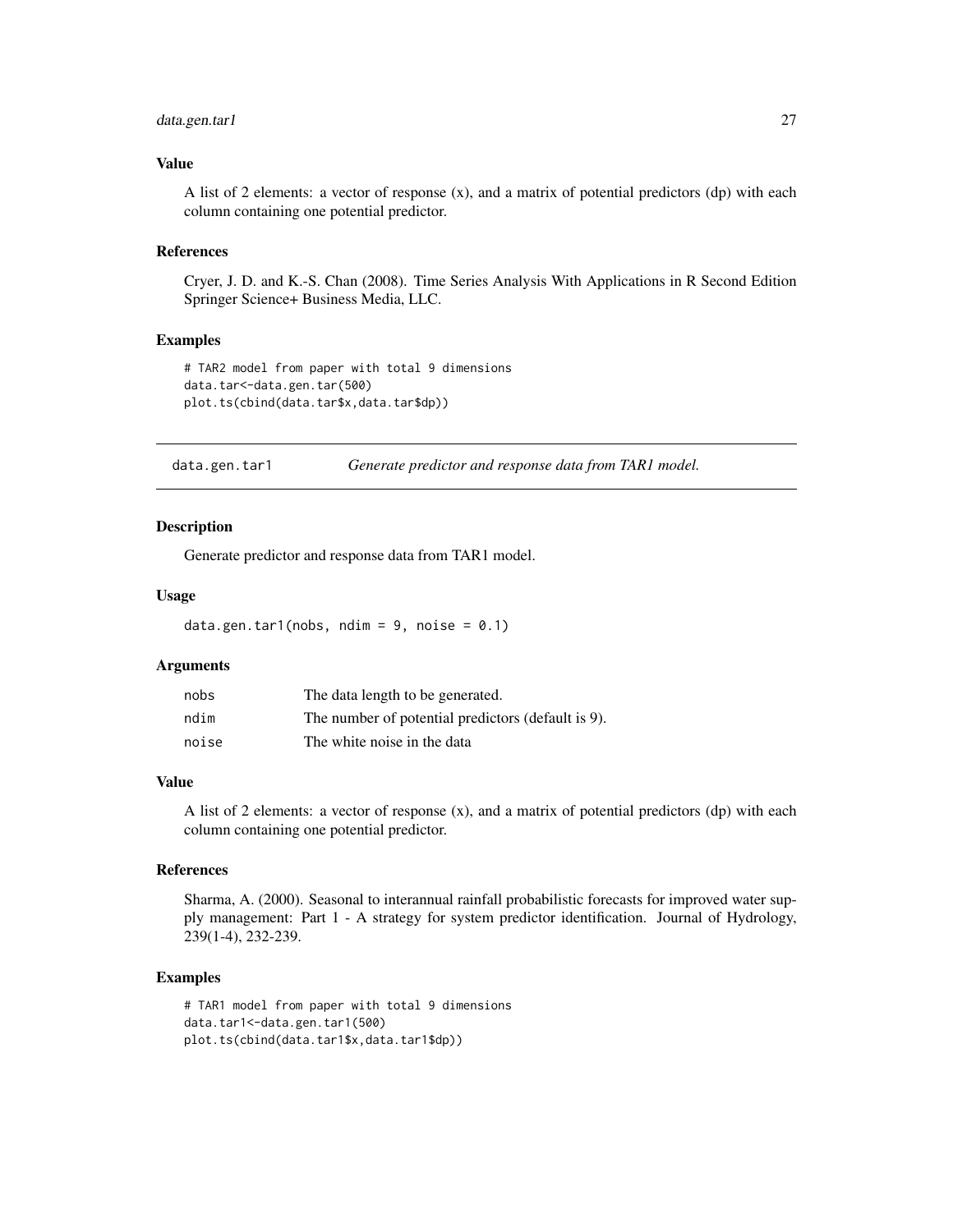<span id="page-27-0"></span>

Generate predictor and response data from TAR2 model.

# Usage

```
data.gen.tar2(nobs, ndim = 9, noise = 0.1)
```
#### Arguments

| nobs  | The data length to be generated.                   |
|-------|----------------------------------------------------|
| ndim  | The number of potential predictors (default is 9). |
| noise | The white noise in the data                        |

# Value

A list of 2 elements: a vector of response (x), and a matrix of potential predictors (dp) with each column containing one potential predictor.

#### References

Sharma, A. (2000). Seasonal to interannual rainfall probabilistic forecasts for improved water supply management: Part 1 - A strategy for system predictor identification. Journal of Hydrology, 239(1-4), 232-239.

#### Examples

```
# TAR2 model from paper with total 9 dimensions
data.tar2<-data.gen.tar2(500)
plot.ts(cbind(data.tar2$x,data.tar2$dp))
```
data.gen.unif *Generate correlated uniform variates*

# Description

Generate correlated uniform variates

#### Usage

```
data.gen.unif(n, ndim = 9, r = 0.6, sigma, method = c("pearson", "spearman"))
```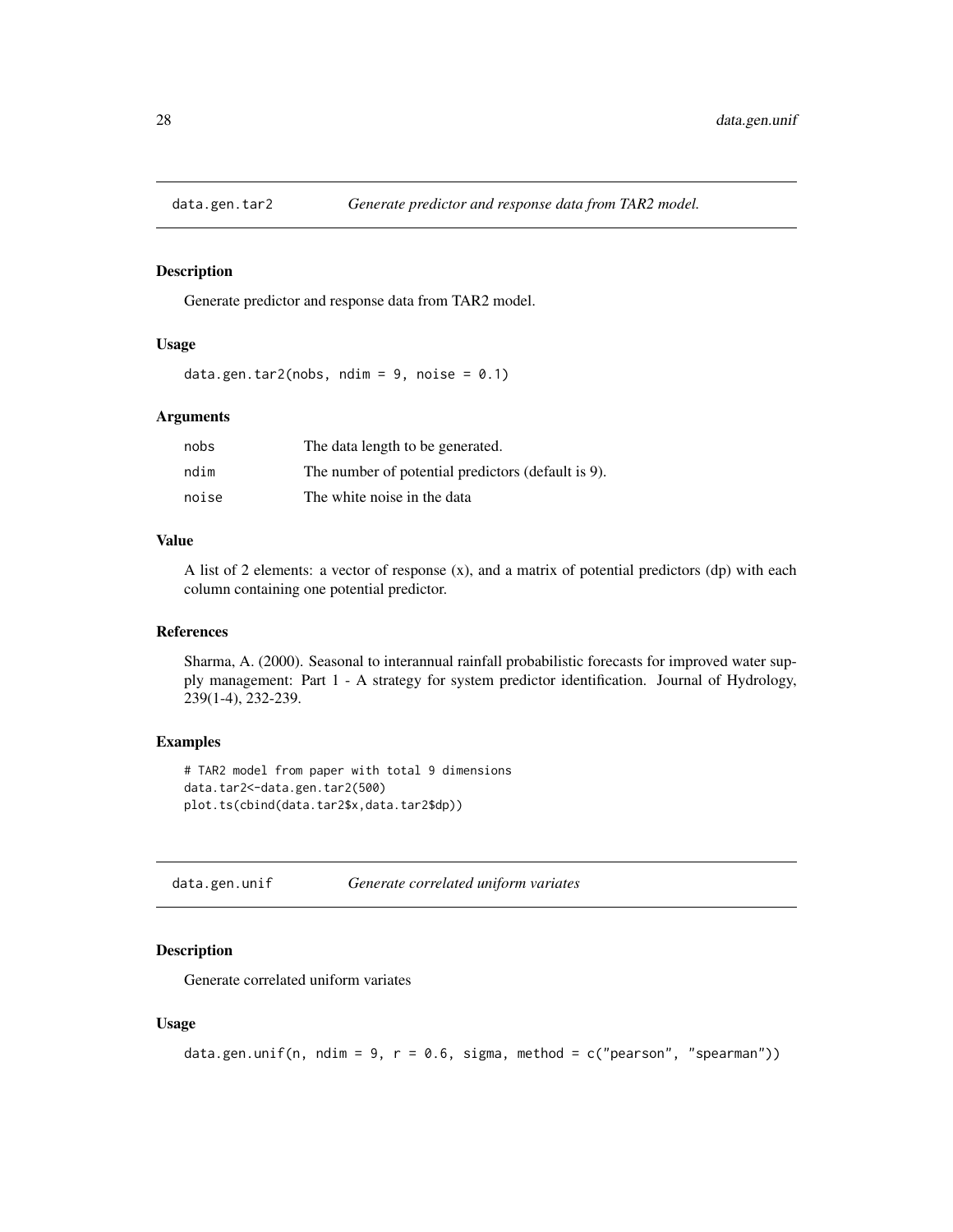# data.gen.unif 29

# Arguments

| n      | The data length to be generated.                                        |
|--------|-------------------------------------------------------------------------|
| ndim   | The number of potential predictors (default is 9).                      |
| r      | The target correlation, default is 0.6.                                 |
| sigma  | A symmetric matrix of Pearson correlation, should be same as ndim.      |
| method | The target correlation type, inluding Pearson and Spearman correlation. |

# Value

A matrix of correlated uniform variates

# References

Schumann, E. (2009). Generating correlated uniform variates. COMISEF. http://comisef. wikidot. com/tutorial: correlateduniformvariates.